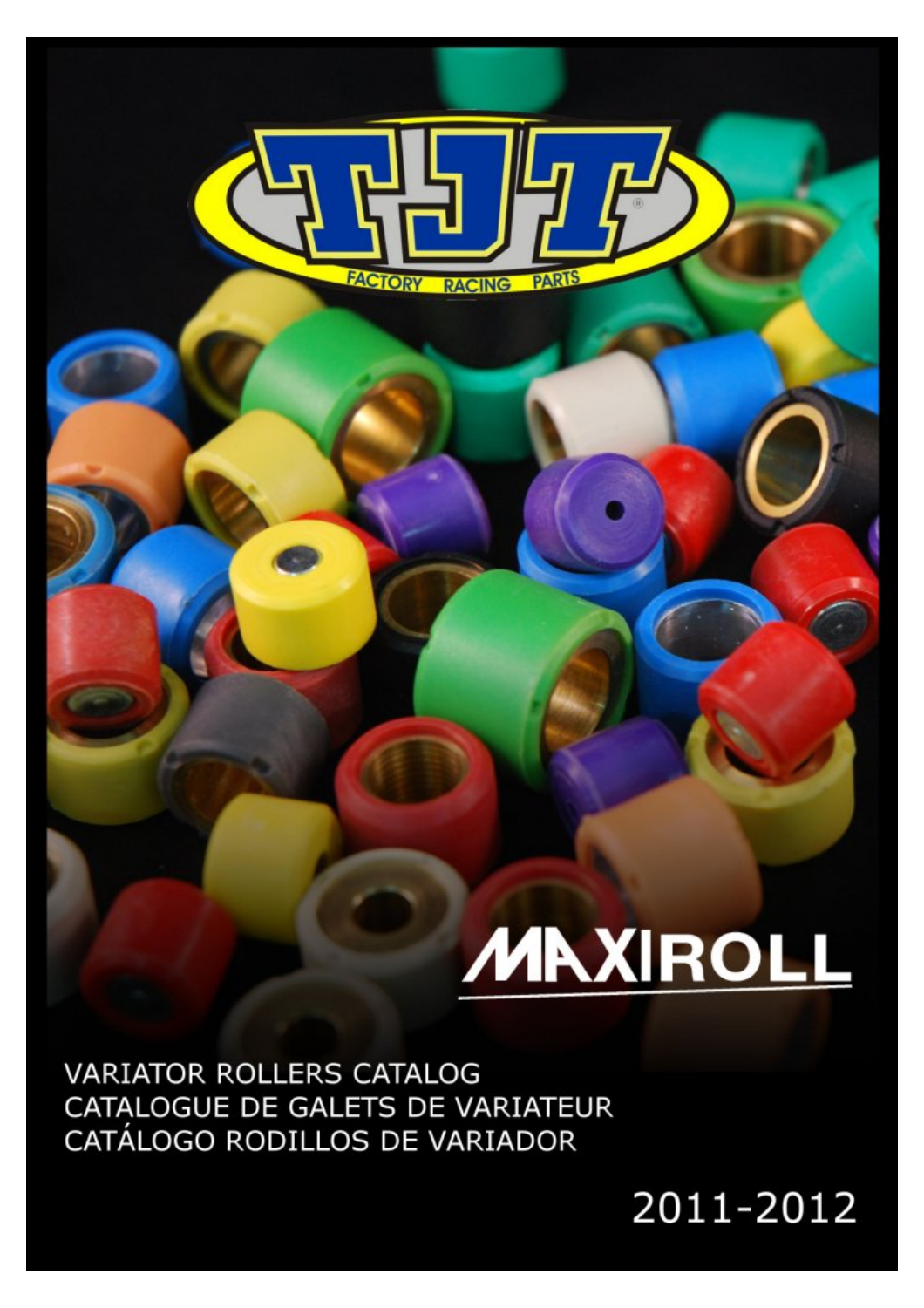



# **26,1 X 12,8**

| REF.   | <b>WEIGHT / PESO</b> |
|--------|----------------------|
| 12.705 | $15,5$ gr.           |
| 12.706 | 18 gr.               |
| 12.707 | 21 gr.               |

| <b>BRAND / MARCA</b> | <b>MODEL / MODELO</b>     | YEAR / AÑO | <b>WEIGHT / PESO</b> |
|----------------------|---------------------------|------------|----------------------|
| <b>BENELLI</b>       | <b>VELVET DUSK 400</b>    |            | 15.8                 |
| <b>MALAGUTI</b>      | <b>MADISON 400 K</b>      | 03>        | 15.8                 |
| <b>SUZUKI</b>        | AN 250 BURMAN i euro3     | 07>        | 18                   |
|                      | AN 400 BURGMAN ie, K7, K8 | 99 > 09    | 21                   |

|                      |                       |                      |            | 25 X 19              |  |
|----------------------|-----------------------|----------------------|------------|----------------------|--|
|                      | REF.                  | <b>WEIGHT / PESO</b> |            |                      |  |
|                      | 12.703                |                      |            |                      |  |
|                      | 12.704                | 16 gr.<br>18 gr.     |            |                      |  |
|                      |                       |                      |            |                      |  |
| <b>BRAND / MARCA</b> | <b>MODEL / MODELO</b> |                      | YEAR / AÑO | <b>WEIGHT / PESO</b> |  |

| <b>BRAND / MARCA</b> | <b>MODEL / MODELO</b> | YEAR / AÑO | <b>WEIGHT / PESO</b> |
|----------------------|-----------------------|------------|----------------------|
| <b>GILERA</b>        | GP 800                |            |                      |

| REF.   | <b>WEIGHT / PESO</b> |
|--------|----------------------|
| 12.701 |                      |
| 12.702 | 14 gr.<br>15 gr.     |

| <b>BRAND / MARCA</b> | <b>MODEL / MODELO</b>            | YEAR / AÑO | <b>WEIGHT / PESO</b> |
|----------------------|----------------------------------|------------|----------------------|
|                      | <b>ATLANTIC 400 SPRINT</b>       | 05 > 07    | 15                   |
|                      | <b>ATLANTIC SPRINT- ARRECIFE</b> | 03>        | 15                   |
| <b>APRILIA</b>       | <b>ATTLANTIC 500 SPIRIT</b>      | 06 > 09    | 15                   |
|                      | SCARABEO 400 LIGHT i.e.          | 07 > 09    | 16                   |
|                      | <b>SCARABEO 500</b>              | 05 > 07    | 15                   |
|                      | SCARABEO 500 LIGHT i.e.          | 08 > 11    | 15                   |
| <b>GILERA</b>        | <b>FUOCO 500</b>                 |            | 15                   |
|                      | NEXUS 500 EURO 3 / SP i.e.       | 07 > 09    | 15                   |
| <b>MALAGUTI</b>      | SPIDERMAX 500 GT / EURO3 / RS    | 04 > 09    | 15                   |
| <b>PEUGEOT</b>       | GEOPOLIS 400 / 500               |            | 15                   |
|                      | <b>SATELIS 400 / 500</b>         |            | 15                   |
|                      | MP3 400                          |            | 15                   |
|                      | BEVERLY 400 EURO 3               | 06 >       | 15                   |
| <b>PIAGGIO</b>       | X 8 400                          | 06 >       | 15                   |
|                      | <b>XEVO 400</b>                  |            | 15                   |
|                      | <b>BEVERLY 500</b>               | 05 >       | 15                   |
|                      | X9 500 EVOLUTION / ABS           | 07 > 09    | 15                   |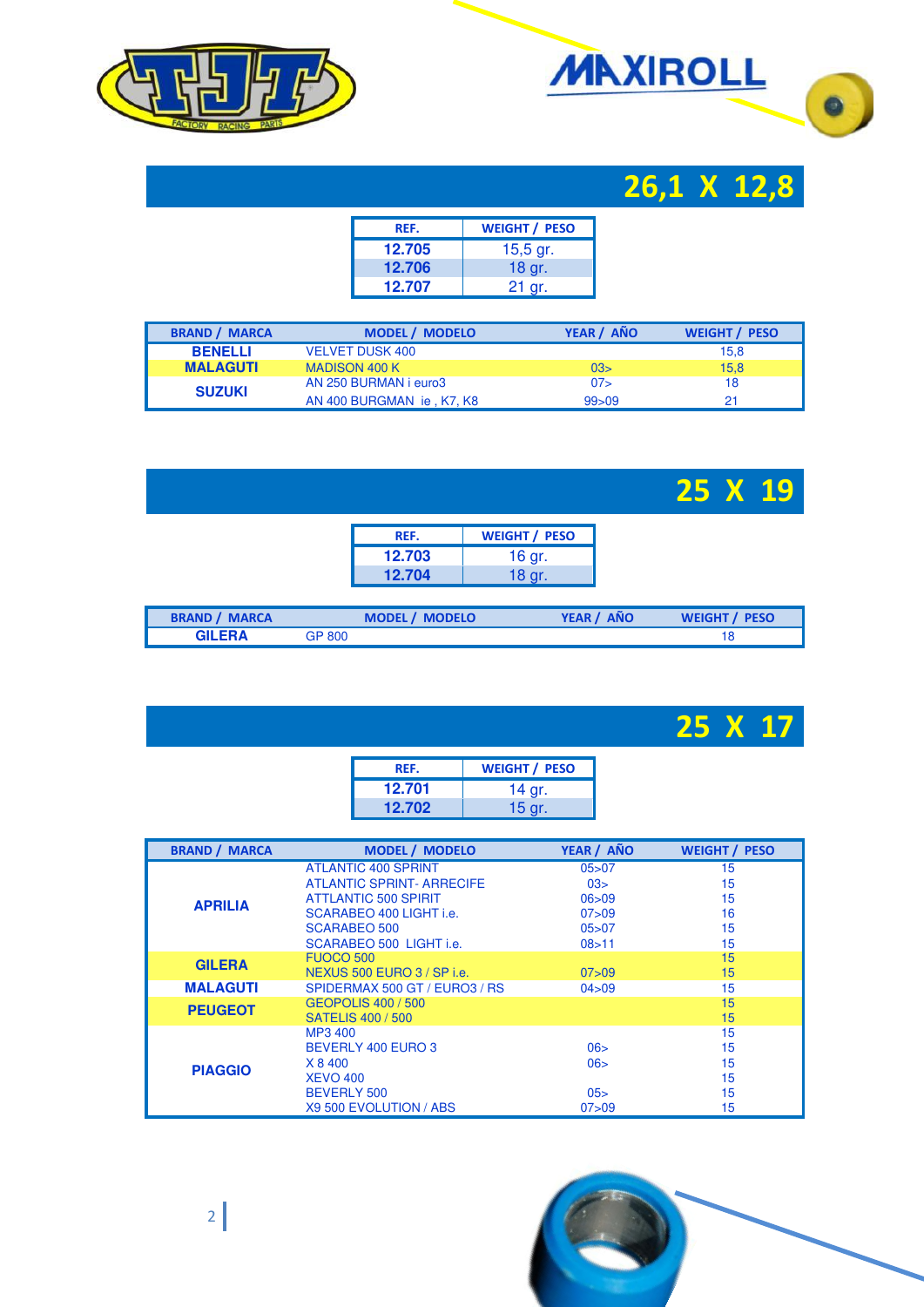





| REF.   | <b>WEIGHT / PESO</b> |
|--------|----------------------|
| 12.697 | $15$ gr.             |
| 12.698 | 17 gr.               |
| 12.699 | 18 gr.               |
| 12.700 | 19 gr.               |

| <b>BRAND / MARCA</b> | <b>MODEL / MODELO</b>                 | YEAR / AÑO | <b>WEIGHT / PESO</b> |
|----------------------|---------------------------------------|------------|----------------------|
|                      | <b>YP MAJESTY 400</b>                 | 09>        | 19                   |
| YAMAHA               | <b>YP MAJESTY 400</b>                 | 04 > 09    | 15                   |
|                      | XP T-MAX 500 CARB.                    | 01 > 04    | 18                   |
|                      | XP T-MAX 500 i                        | 04>        | 19                   |
|                      | XP T-MAX 500 i abs                    | 05         | 19                   |
|                      | XP T-MAX 500 i Wite, night max, black | 07         | 19                   |



| REF.   | <b>WEIGHT / PESO</b> |
|--------|----------------------|
| 12.847 | 21 gr.               |
| 12.843 | 23 gr.               |
| 12.844 | 25 gr.               |
| 12.846 | 27 gr.               |
| 12.845 | 29 gr.               |

| <b>BRAND / MARCA</b> | <b>MODEL / MODELO</b>     | YEAR / AÑO | <b>WEIGHT / PESO</b> |
|----------------------|---------------------------|------------|----------------------|
| <b>HONDA</b>         | CN 250. ELITE-SPACY-HELIX | 86         | 23                   |
| <b>PIAGGIO</b>       | <b>HEXAGON GT 250</b>     | 98>        | 23.2                 |
| <b>SUZUKI</b>        | AN 250 BURGMAN            | 98 > 05    | 23                   |

#### **23 X 18**

| REF.   | <b>WEIGHT / PESO</b> |
|--------|----------------------|
| 12.840 | 14 gr.               |
| 12.841 | 15 gr.               |
| 12.842 | 17 gr.               |
| 12.837 | 19 gr.               |
| 12.838 | 20 gr.               |
| 12.839 | 26 gr.               |

| <b>BRAND / MARCA</b> | <b>MODEL / MODELO</b>                                                                                                                                                                    | YEAR / AÑO                     | <b>WEIGHT / PESO</b>                               |
|----------------------|------------------------------------------------------------------------------------------------------------------------------------------------------------------------------------------|--------------------------------|----------------------------------------------------|
| <b>ACCESS</b>        | SPORT 300                                                                                                                                                                                |                                | 20                                                 |
| <b>AIE</b>           | <b>MAGMAX 275</b>                                                                                                                                                                        |                                | 20                                                 |
| <b>HONDA</b>         | <b>FES 125 PANTHEON</b><br><b>FES 150 PANTHEON</b><br>FORZA 250<br><b>FES 250 FORESIGHT</b><br><b>FES 250 FORESIGHT</b><br><b>JAZZ 250</b><br>REFLEX (NSS) 250 4T<br><b>SH 300 i/ABS</b> | >98<br>99<br>02><br>06 ><br>07 | 15<br>17<br>26,4<br>27<br>25<br>26,4<br>26,4<br>19 |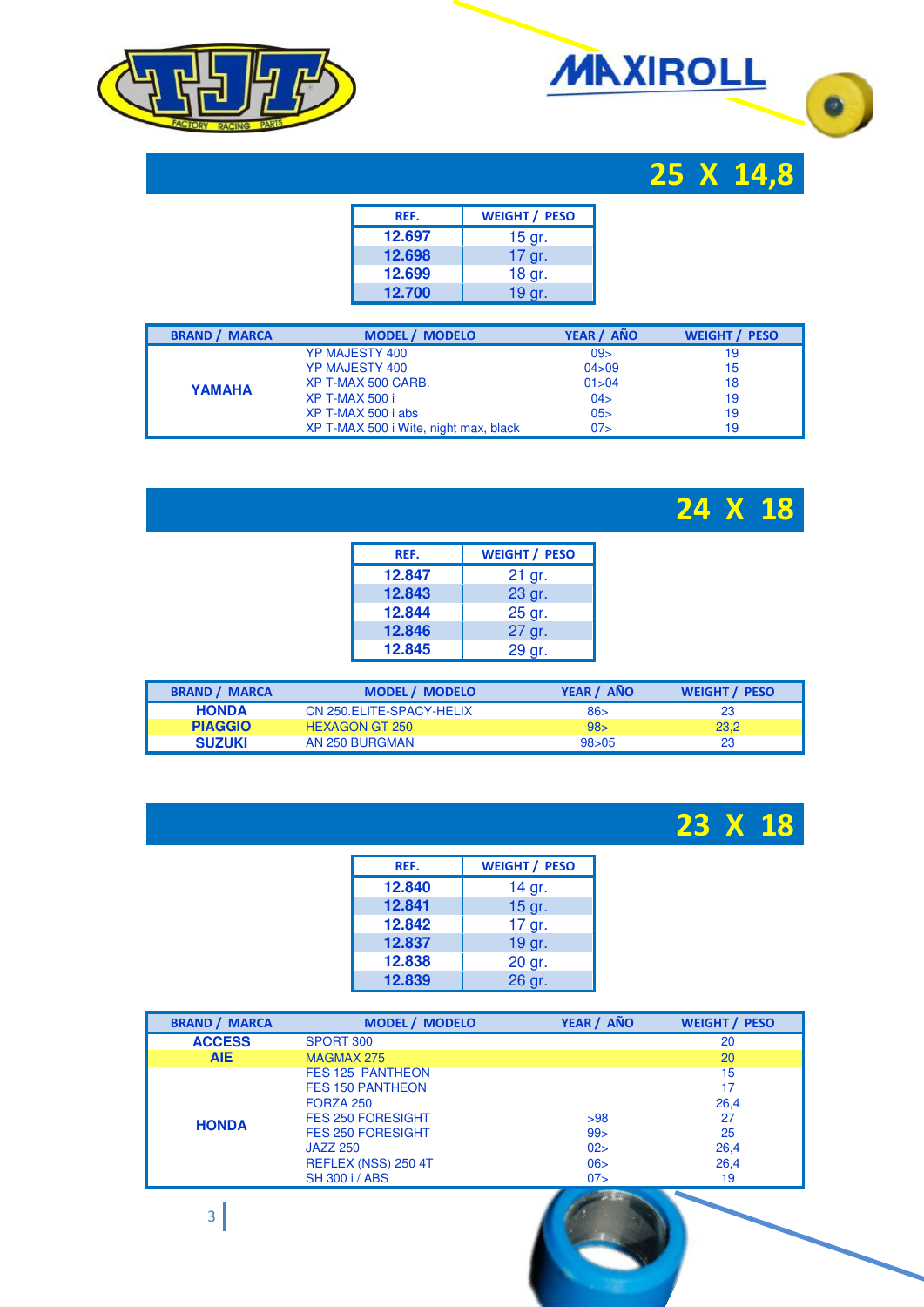



|                | <b>B&amp;W 250</b>        | 00 > 03 | 20   |
|----------------|---------------------------|---------|------|
|                | <b>B&amp;W 250 EURO 2</b> | 03>     | 20   |
|                | <b>GRAN DINK 250</b>      | 01 > 02 | 20   |
|                | GRAN DINK 250 EURO 2      | 03>     | 20   |
|                | PEOPLE 250                | 03 > 04 | 20   |
|                | PEOPLE 250 S              | 06>     | 20   |
| <b>KYMCO</b>   | <b>PEOPLE S300i</b>       | 09>     | 17   |
|                | X CITING 250 i            | 07>     | 20   |
|                | X CITING 300 (2 Valv.)    |         | 17   |
|                | X CITING 300 (2 Valv. G5) |         | 17   |
|                | <b>YUP 250</b>            | 03>     | 20   |
|                | KXR SPORT - MXU 250 4T LC | 05 >    | 20   |
|                | MAXXER 300 4T LC          | 06>     | 20   |
| <b>PEUGEOT</b> | <b>SV 250</b>             | 02>     | 26,4 |
| <b>PIAGGIO</b> | $X-9$ 250                 | 00 > 03 | 26,4 |
| <b>SYM</b>     | JOYMAX 250 EU 3 i         | 06 > 09 | 20   |
|                | CITYCOM 300               | 09>     | 20   |



| REF.   | <b>WEIGHT / PESO</b> |  |
|--------|----------------------|--|
| 12.835 | $10,5$ gr.           |  |
| 12.836 | $9,5$ gr.            |  |

| <b>BRAND / MARCA</b> | <b>MODEL / MODELO</b>                                                                                                                                                                                                                                                                         | YEAR / AÑO                                                  | <b>WEIGHT / PESO</b>                                                                                                 |
|----------------------|-----------------------------------------------------------------------------------------------------------------------------------------------------------------------------------------------------------------------------------------------------------------------------------------------|-------------------------------------------------------------|----------------------------------------------------------------------------------------------------------------------|
| <b>APRILIA</b>       | <b>ATLANTIC 200</b><br><b>ATLANTIC 250</b><br><b>SCARABEO 200</b><br><b>SCARABEO 250</b><br><b>SPORCITY 200</b><br>SPORTCITY 250 i.e. euro 3                                                                                                                                                  | 03 > 07<br>06 >                                             | 13<br>11<br>10.3<br>11<br>11<br>11                                                                                   |
| <b>DERBI</b>         | <b>BOULEVARD 200</b><br>GP1 250<br>RAMBLA 250                                                                                                                                                                                                                                                 |                                                             | 10,5<br>10,5<br>10,5                                                                                                 |
| <b>GILERA</b>        | <b>NEXUS 250/300</b><br><b>RUNNER VXR 200</b>                                                                                                                                                                                                                                                 | 07 >                                                        | 10,5<br>10,5                                                                                                         |
| <b>MALAGUTI</b>      | <b>MADISON 180 R</b><br><b>MADISON 200 (Piaggio)</b><br>MADISON 250 RS restyling<br>PHANTOM 200 MAX<br>PHANTOM 250 MAX                                                                                                                                                                        | 04><br>04>                                                  | 10,5<br>10,5<br>10,5<br>10,5<br>10,5                                                                                 |
| <b>PEUGEOT</b>       | <b>GEOPOLIS 250</b><br>SATELIS 125 COMP / SATELIS 250                                                                                                                                                                                                                                         |                                                             | 10,5<br>10,5                                                                                                         |
| <b>PIAGGIO</b>       | HEXAGON 125 GTX 4T<br>X8 200<br>X9 200<br><b>LIBERTY 200</b><br><b>BEVERLY 200</b><br><b>BEVERLY 250 RST</b><br><b>BEVERLY 300 IE TOURER</b><br><b>CARNABY 200</b><br><b>CARNABY 250</b><br><b>MP3 250</b><br><b>VESPA 250 GTS</b><br>X7 250<br>X8 250<br>X9 250 EVOLUTION<br><b>XEVO 250</b> | 00 ><br>04 > 07<br>06 > 07<br>05 > 06<br>05 > 06<br>04 > 07 | 10,5<br>10,5<br>10,5<br>10,5<br>10,5<br>10,5<br>10,5<br>10,5<br>10,5<br>10,5<br>10,5<br>10,5<br>10,5<br>10,5<br>10,5 |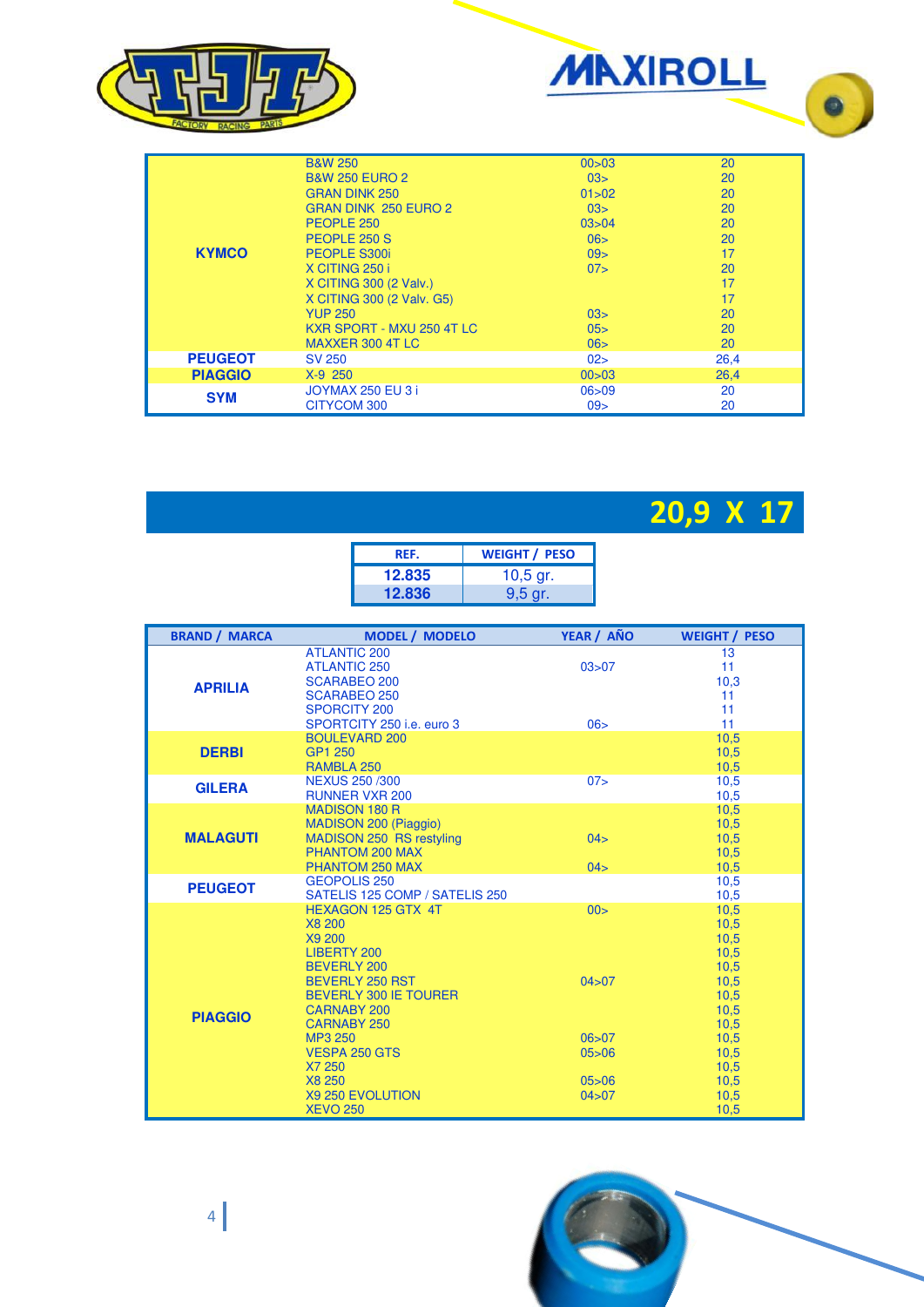





| REF.   | <b>WEIGHT / PESO</b> |  |
|--------|----------------------|--|
| 12.830 | 8 gr.                |  |
| 12.831 | 8,5 gr.              |  |
| 12.832 | 9,6 gr.              |  |
| 12.774 | 10,5                 |  |
| 12.815 | 12                   |  |
| 12.833 | 14,5 gr.             |  |
| 12.834 | 15,5 gr              |  |

| <b>BRAND / MARCA</b> | <b>MODEL / MODELO</b>                                   | YEAR / AÑO         | <b>WEIGHT / PESO</b> |
|----------------------|---------------------------------------------------------|--------------------|----------------------|
|                      | <b>ARRECIFE 4T</b>                                      | 03 > 06            | 9,5                  |
|                      | <b>LEONARDO 125</b>                                     | 96 > 04            | 8,5                  |
| <b>APRILIA</b>       | <b>LEONARDO 150</b>                                     | 96 > 04            | 9,6                  |
|                      | <b>SCARABEO 125 ROTAX</b>                               |                    | 8,5                  |
|                      | <b>SCARABEO 150 ROTAX</b>                               |                    | 9,5                  |
| <b>BENELLI</b>       | <b>ADIVA 250 EURO 2</b>                                 |                    | 14                   |
| <b>GILERA</b>        | <b>RUNNER FXR 180/SP</b>                                | 99 >               | 14,7                 |
| <b>ITALJET</b>       | <b>DRAGSTER 180, FORMULA</b>                            |                    | 15,5                 |
| <b>KEEWAY</b>        | <b>OUTLOOK 125/150</b>                                  |                    | 9,5                  |
|                      | <b>AGILITY EURO3 125</b>                                | 09                 | 11                   |
|                      | MOVIE 125/150 / XL                                      | 99                 | 10,5                 |
|                      | PEOPLE 125 / SSD                                        | 05 <sub>5</sub>    | 10,5                 |
|                      | PEOPLE S200i                                            | 05 > 09            | 10,5                 |
| <b>KYMCO</b>         | <b>DOWNTOWN 125i</b>                                    | 09>                | 11                   |
|                      | <b>VIVIO 125</b>                                        |                    | 10,5                 |
|                      | <b>VIVIO 150</b>                                        | 00>                | 10,5                 |
|                      | <b>SUPERDINK 125 i</b>                                  | 09 >               | 11                   |
|                      | <b>SUPER 8 125</b>                                      | 07 >               | 10,5                 |
|                      | <b>MXER 150</b>                                         |                    | 11                   |
| <b>MALAGUTI</b>      | CIAK 125 / 150                                          | 01>                | 10,5                 |
|                      | CIAK MASTER 200 4T                                      |                    | 10,5                 |
|                      | <b>JET FORCE 125</b>                                    |                    | 8,5                  |
| <b>PEUGEOT</b>       | <b>SATELIS 125</b>                                      |                    | 9,5                  |
|                      | <b>GEOPOLIS 125ie</b>                                   |                    | 9,5                  |
|                      | <b>LXR 125</b>                                          | 10 <sub>&gt;</sub> | 14                   |
|                      | HEXAGON 125 LX, LX4                                     | 98 >               | 15,5                 |
|                      | <b>HEXAGON 180 LXT 2T</b>                               | 98 >               | 15,5                 |
|                      | X9 180                                                  |                    | 13,2                 |
| <b>PIAGGIO</b>       | <b>SUPER HEXAGON 180 GTX</b>                            | >00                | 13.2                 |
|                      | <b>VESPA GT 200</b>                                     |                    | 11                   |
|                      | X8 200                                                  |                    | 14                   |
|                      | VESPA GTV via montecapoleone                            | 10 <sub>&gt;</sub> | 14                   |
|                      | <b>UC 125/150 EPICURO</b>                               | 00 > 02<br>02 >    | 9,5                  |
| <b>SUZUKI</b>        | <b>UH 125 /150 BURGMAN</b><br><b>UX SIXTEEN 125/150</b> | 09 >               | 9,5<br>12            |
|                      | CITYCOM 125                                             | 09                 | 14                   |
|                      | EURO MX 125                                             | 02<08              | 14                   |
|                      | <b>HD 125</b>                                           | 03 > 10            | 14                   |
| <b>SYM</b>           | <b>HD EVO 125</b>                                       | 07 > 11            | 14                   |
|                      | <b>SHARK 125</b>                                        | 00 > 08            | 14                   |
|                      |                                                         | 06 >               | 14                   |
|                      | VS 125 / 150                                            |                    |                      |
| <b>YAMAHA</b>        | <b>YP 180 MAJESTY</b>                                   | 03>                | 10.5                 |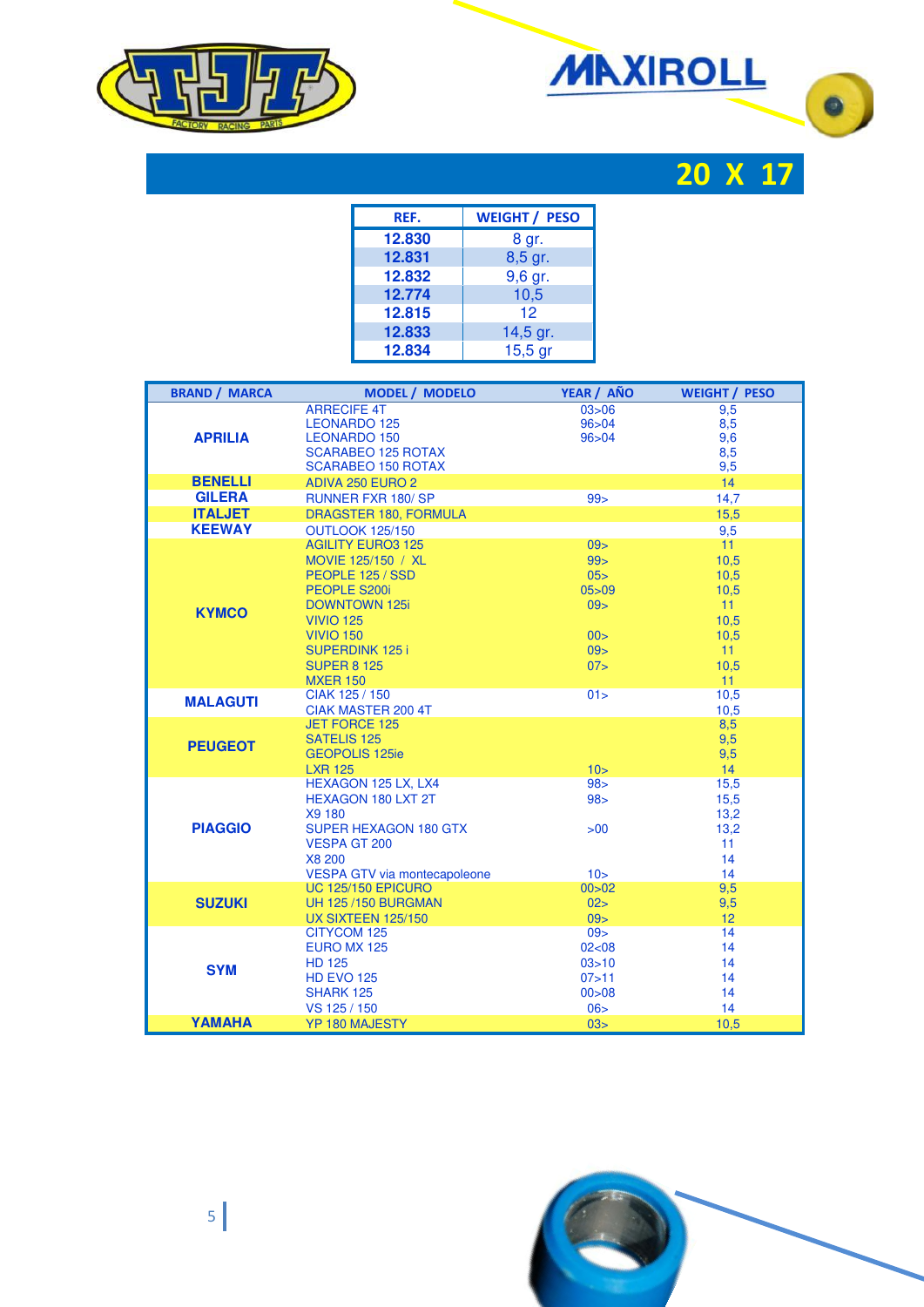





| REF.   | <b>WEIGHT / PESO</b> |  |
|--------|----------------------|--|
| 12.823 | 11 gr.               |  |
| 12.820 | 11,8 $gr.$           |  |
| 12.821 | 13 gr.               |  |
| 12.822 | 14,3 gr.             |  |

| <b>BRAND / MARCA</b> | <b>MODEL / MODELO</b>       | YEAR / AÑO         | <b>WEIGHT / PESO</b> |
|----------------------|-----------------------------|--------------------|----------------------|
| <b>BETA</b>          | EIKON 125                   |                    | 13,7                 |
|                      | <b>EIKON 150</b>            |                    | 15,3                 |
|                      | @ 125 NES                   | 00>                | 11.8                 |
|                      | @ 150 NES                   |                    | 11.8                 |
|                      | <b>BALI 125 / 150</b>       |                    | 11,8                 |
|                      | DYLAN 125 / 150             |                    | 11,8                 |
|                      | PANTHEON 125 i              |                    | 11,8                 |
|                      | <b>PCX 125</b>              | 10 <sub>&gt;</sub> | 14,5                 |
| <b>HONDA</b>         | <b>SES DYLAN 125</b>        |                    | 11,5                 |
|                      | PANTHEON 150 i              |                    | 11,8                 |
|                      | <b>PS 125 i PASSION</b>     |                    | 11,8                 |
|                      | <b>SH SCOOPY 125/150</b>    | 00>                | 11,8                 |
|                      | SH 125 i SCOOPY             | 05 <sub>5</sub>    | 11,8                 |
|                      | SH 150 i SCOOPY             | 05                 | 12,5                 |
|                      | <b>S-WING 125</b>           |                    | 11,8                 |
|                      | DINK 125 LX / 150           | 98 >               | 14,3                 |
|                      | <b>B&amp;W SPORTS 125</b>   | 03>                | 13,7                 |
| <b>KYMCO</b>         | <b>B&amp;W 150</b>          | 03>                | 15,3                 |
|                      | <b>GRAN DINK 125</b>        |                    | 12,5                 |
|                      | <b>GRAN DINK 150</b>        |                    | 15,3                 |
| <b>LAVERDA</b>       | <b>PHOENIX 125 / 150</b>    |                    | 13,5                 |
| <b>MALAGUTI</b>      | F-18 WARRIOR 125/150        | 01 >               | 13,7                 |
| <b>PEUGEOT</b>       | SV-125, 80 L, 100           |                    | 20                   |
| <b>SYM</b>           | <b>JOYRIDE 125/150, EU3</b> | 01 > 05            | 13,5                 |

# **20 X 13**

| REF.   | <b>WEIGHT / PESO</b> |
|--------|----------------------|
| 12.900 | $9,5$ gr.            |

| <b>BRAND / MARCA</b> | <b>MODEL / MODELO</b> | YEAR / AÑO | <b>WEIGHT / PESO</b> |
|----------------------|-----------------------|------------|----------------------|
| <b>DAELIM</b>        | NS 125 TRANS          |            |                      |

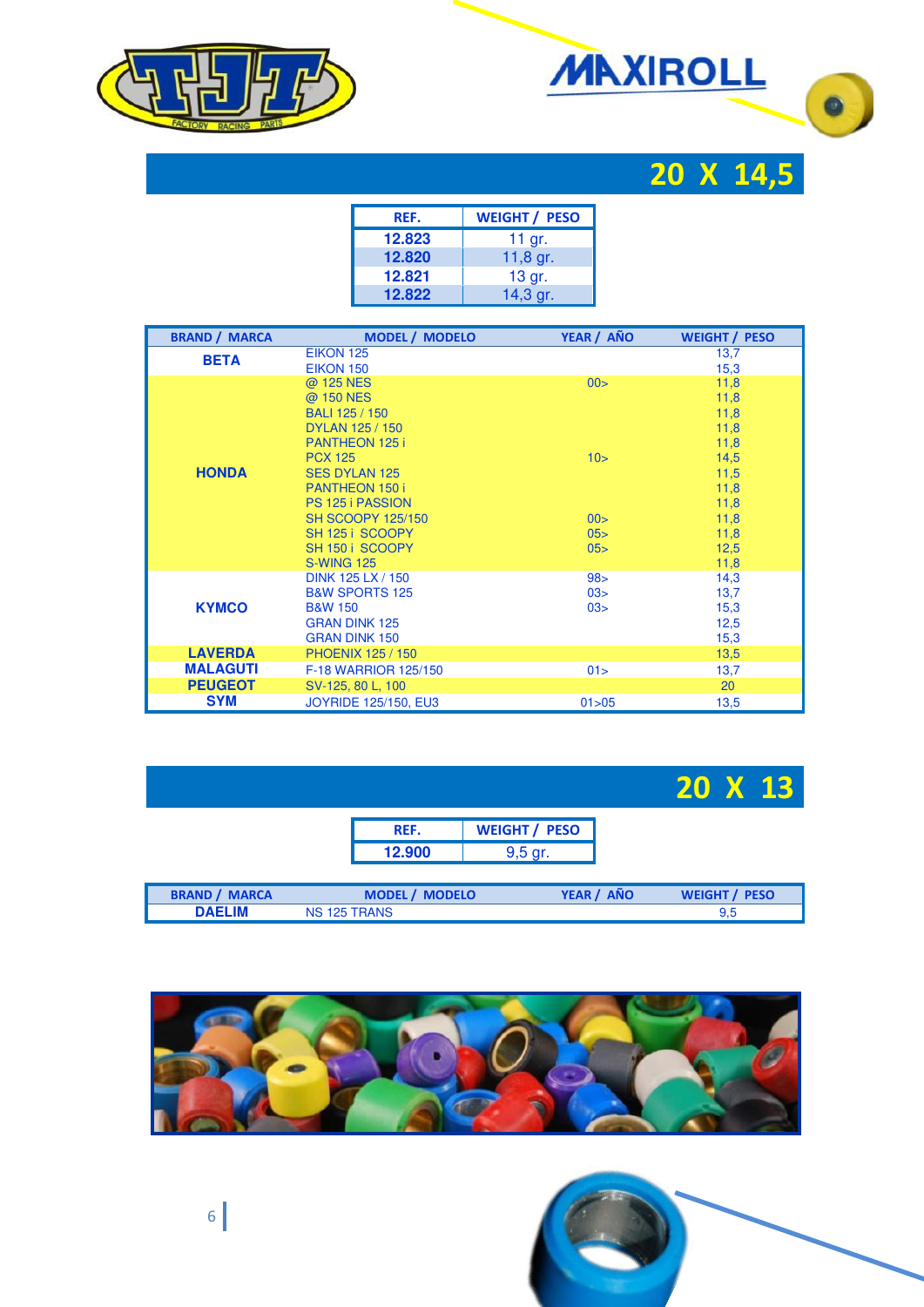





| REF.   | <b>WEIGHT / PESO</b> |  |
|--------|----------------------|--|
| 12.810 | 8,5 gr.              |  |
| 12.811 | 9 gr.                |  |
| 12.812 | $10,9$ gr            |  |
| 12.813 | 12 gr.               |  |
| 12.814 | 14 gr.               |  |

| <b>BRAND / MARCA</b> | <b>MODEL / MODELO</b>                        | YEAR / AÑO                 | <b>WEIGHT / PESO</b> |
|----------------------|----------------------------------------------|----------------------------|----------------------|
| <b>APRILIA</b>       | LEONARDO 250 / ST                            | 99 >                       | 14,2                 |
|                      | <b>LEONARDO 300</b>                          |                            | 14                   |
| <b>BENELLI</b>       | <b>VELVET 125 / 150</b><br><b>VELVET 250</b> |                            | 9,2<br>14,1          |
|                      | <b>MILLENIUM 125</b>                         |                            | 9                    |
|                      | <b>MILLENIUM 150</b>                         |                            | 10                   |
| <b>ITALJET</b>       | <b>JUPITER 125</b>                           | 08 >                       | 9                    |
|                      | <b>JUPITER 150</b>                           |                            | 10                   |
|                      | <b>JUPITER 250</b>                           |                            | 14                   |
| <b>KYMCO</b>         | <b>SUPERDINK 300</b><br>DOWNTOWN 300 abs     | 09 ><br>10 <sub>&gt;</sub> | 15,5<br>15,5         |
|                      | F12 125 MAX                                  | 03>                        | 9                    |
|                      | PHANTHOM MAX 125 (YAMAHA)                    | 07 >                       | 9,2                  |
| <b>MALAGUTI</b>      | <b>MADISON 125 EURO2 / EURO 3/150</b>        | 03>                        | 9                    |
|                      | <b>MADISON 250 S</b>                         | 99 > 02                    | 14                   |
|                      | PASSWORD 250                                 | 06 >                       | 12                   |
|                      | <b>FLAME X 125</b><br><b>XN 125 DODO</b>     | 00 >                       | 8,5<br>9.2           |
|                      | <b>XN 150 DODO</b>                           | 01 >                       | 8,5                  |
|                      | <b>XQ 125 THUNDER</b>                        | 98 >                       | 9,2                  |
|                      | <b>XQ 150 THUNDER</b>                        | 01>                        | 8,5                  |
| <b>MBK</b>           | <b>YP SKYLINER 125</b>                       | 98 >                       | 9                    |
|                      | <b>YP SKYLINER 150</b>                       | 00>                        | 8,5                  |
|                      | <b>YP SKYLINER 250</b>                       | >00                        | 10,9                 |
|                      | <b>YP SKYLINER 250</b><br>KILIBRE 300        | 01 ><br>03>                | 14.1<br>14,5         |
|                      | <b>WAAP 125</b>                              |                            | 8,5                  |
|                      | <b>SKYCRUISER 125</b>                        |                            | 9,5                  |
| <b>RENAULT</b>       | <b>KOURANOS 125</b>                          |                            | 9,2                  |
|                      | <b>KOURANOS 250</b>                          |                            | 14,1                 |
|                      | XC 125 R CYGNUS R/X                          | 04 > 09                    | 9                    |
|                      | X CITY (E3A5E)                               | $>05$                      | 8,5                  |
|                      | <b>X MAX 125</b>                             | 05                         | 10                   |
|                      | <b>XQ MAXTER 125</b>                         | 01 > 02                    | 9                    |
|                      | <b>XQ MAXTER 150</b>                         | 01 > 02                    | 8,5                  |
|                      | YP MAJESTY 125 / YP E                        | 98 > 04                    | $9^{\circ}$          |
|                      | YP MAJESTY 150 / YP E                        | 00 > 04                    | 8,5                  |
|                      | <b>YP R 125 X-MAX</b>                        |                            | 10                   |
|                      | YP 250 MAJESTY, DX                           | 96 > 00                    | 11                   |
|                      | <b>YP 250 MAJESTY</b>                        | 01 > 04                    | 14                   |
| <b>YAMAHA</b>        | <b>YP 250 MAJESTY ABS</b>                    | 04>                        | 14                   |
|                      | <b>YP R X-MAX 250</b>                        | 06 > 09                    | 11                   |
|                      | X-CITY 250 (G358E) euro3                     | 07 > 09                    | 11                   |
|                      | <b>VERSITY XC (H314E)</b>                    | 08 > 09                    | 14,5                 |
|                      | <b>XC 300 VERSITY</b>                        | 03 > 08                    | 14,5                 |
|                      | <b>VITY 125</b>                              |                            | 8,5                  |
|                      | <b>TEO'S 125</b>                             |                            | 9,2                  |
|                      | <b>TEO'S 150</b>                             |                            | 8,5                  |
|                      | <b>ZUMA 125</b>                              |                            | 8,5                  |

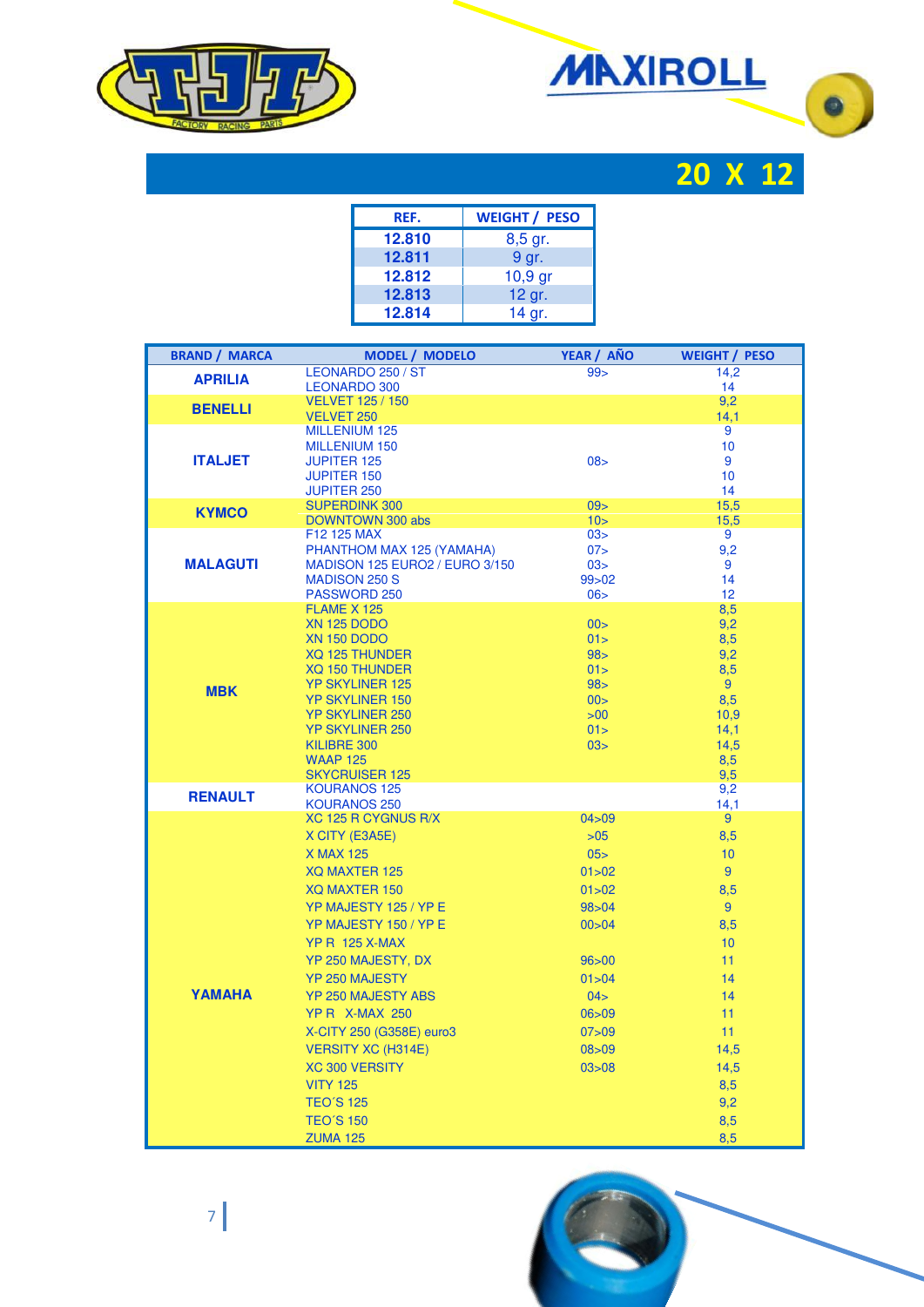





| REF.   | <b>WEIGHT / PESO</b> |  |
|--------|----------------------|--|
| 12.790 | 7 gr.                |  |
| 12779  | 8 gr.                |  |
| 12.787 | 9 gr.                |  |
| 12.788 | 10 gr.               |  |
| 12.789 | 11 gr.               |  |
| 12.780 | 12 gr.               |  |
| 12.781 | 23 gr.               |  |

| <b>BRAND / MARCA</b> | <b>MODEL / MODELO</b>                 | YEAR / AÑO         | <b>WEIGHT / PESO</b>    |
|----------------------|---------------------------------------|--------------------|-------------------------|
|                      | <b>ATLANTIC 125 - ARRECIFE</b>        | 03 > 06            | 10,2                    |
|                      | <b>MOJITO 125 RY</b>                  |                    | 8,7                     |
| <b>APRILIA</b>       | SCARABEO 125 (Piaggio)                |                    | 7,4                     |
|                      | <b>SPORTCITY 125</b>                  | 04 > 08            | 7,4                     |
|                      | SR 125/150                            | 99 >               | 12 <sup>2</sup>         |
| <b>BENELLI</b>       | ADIVA 125 B/150                       |                    | 10.2                    |
|                      | <b>BOULEVARD 125 / 150</b>            | 02 > 05            | 10,2                    |
|                      | GP1 125                               |                    | 7,2                     |
| <b>DERBI</b>         | RAMBLA 125                            |                    | 10,2                    |
|                      | <b>PREDATOR 125 / 150</b>             |                    | 10,2                    |
|                      | <b>BULEVARD 125/150</b>               | 02 > 05            | 12,2                    |
|                      | <b>DNA 125</b>                        | 01                 | 10,2                    |
|                      | <b>DNA 180</b>                        |                    | 10,2                    |
|                      | <b>NEXUS 125 EURO 3</b>               | 07                 | 10.2                    |
| <b>GILERA</b>        | <b>TYPHOON 125 X</b>                  | 96 >               | 12                      |
|                      | RUNNER FX 125 / SP                    | 97 >               | 12 <sup>2</sup>         |
|                      | <b>RUNNER 125 4T DD</b>               | 01 > 05            | 7,4                     |
|                      | RUNNER 125 VX 4T / SC / RACE          | 06 > 09            | 10,2                    |
|                      | <b>RUNNER VXR 180</b>                 |                    | 10,2                    |
| GY <sub>6</sub>      | engine GY6 125/150                    |                    | 8,7                     |
|                      | JET SET 125 / 150                     |                    | 10.2                    |
| <b>ITALJET</b>       | TORPEDO LEADER 125 / 150              |                    | 10,2                    |
|                      | <b>DRAGSTER 125</b>                   |                    | 12 <sup>2</sup>         |
| <b>PEUGEOT</b>       | LOOXOR 125 / 150<br><b>LOOXOR 150</b> | 02 > 03            | 10,2                    |
|                      | <b>HEXAGON 125-150</b>                | 94>                | 10.2<br>12 <sup>2</sup> |
|                      | <b>SKIPPER 125-150</b>                | 93 > 99            | 12 <sup>°</sup>         |
|                      | <b>BEVERLY 125 4T</b>                 | 02 > 04            | 8,2                     |
|                      | <b>CARNABY 125</b>                    | 07 > 09            | 8,2                     |
|                      | <b>DNA 125 4T</b>                     | 01                 | 10                      |
|                      | FLY 125 / 150                         | 06 > 09            | 10                      |
|                      | LIBERTY 125 RST / PTT / SPORT         | 04 > 09            | 10                      |
|                      | MP <sub>3</sub>                       | 07 > 09            | 8,2                     |
|                      | SKIPER 125/150 (motor leader) 4T      | 02>                | 10                      |
|                      | <b>SKIPER 125/150 2T</b>              | 00 > 02            | 12                      |
|                      | <b>SUPER HEXAGON 125 GTX</b>          |                    | 7,4                     |
| <b>PIAGGIO</b>       | <b>VESPA 125/150 LX/ GT / GTV</b>     | 05 > 06            | 8,2                     |
|                      | <b>VESPA 125/150 LX EURO 3 / S</b>    | 07 > 09            | 8,7                     |
|                      | <b>VESPA LX TOURING 125</b>           | 10 <sub>&gt;</sub> | 8,7                     |
|                      | $X7$ euro $3/$                        | 08 > 09            | 8,2                     |
|                      | X8 125 evo euro2-3                    | 04                 | 8,2                     |
|                      | X8 125 PREMIUM / STREET EU2           | 05                 | 8,2                     |
|                      | X9 125                                | 01 > 02            | 8,2                     |
|                      | <b>XO 125 EVOLUTION</b>               | 03 > 06            | 8,2                     |
|                      | X - EVO 125                           |                    | 8,2                     |
|                      | <b>ZIP 125</b>                        |                    | 8,2                     |
|                      | X8 150                                |                    | 10,2                    |
|                      | <b>LIBERTY 150 LE</b>                 |                    | 10.2                    |
|                      | <b>FULLTIME 125</b>                   | 05                 | 9                       |
| <b>RENAULT</b>       | <b>FULLTIME 150</b>                   |                    | 10,2                    |

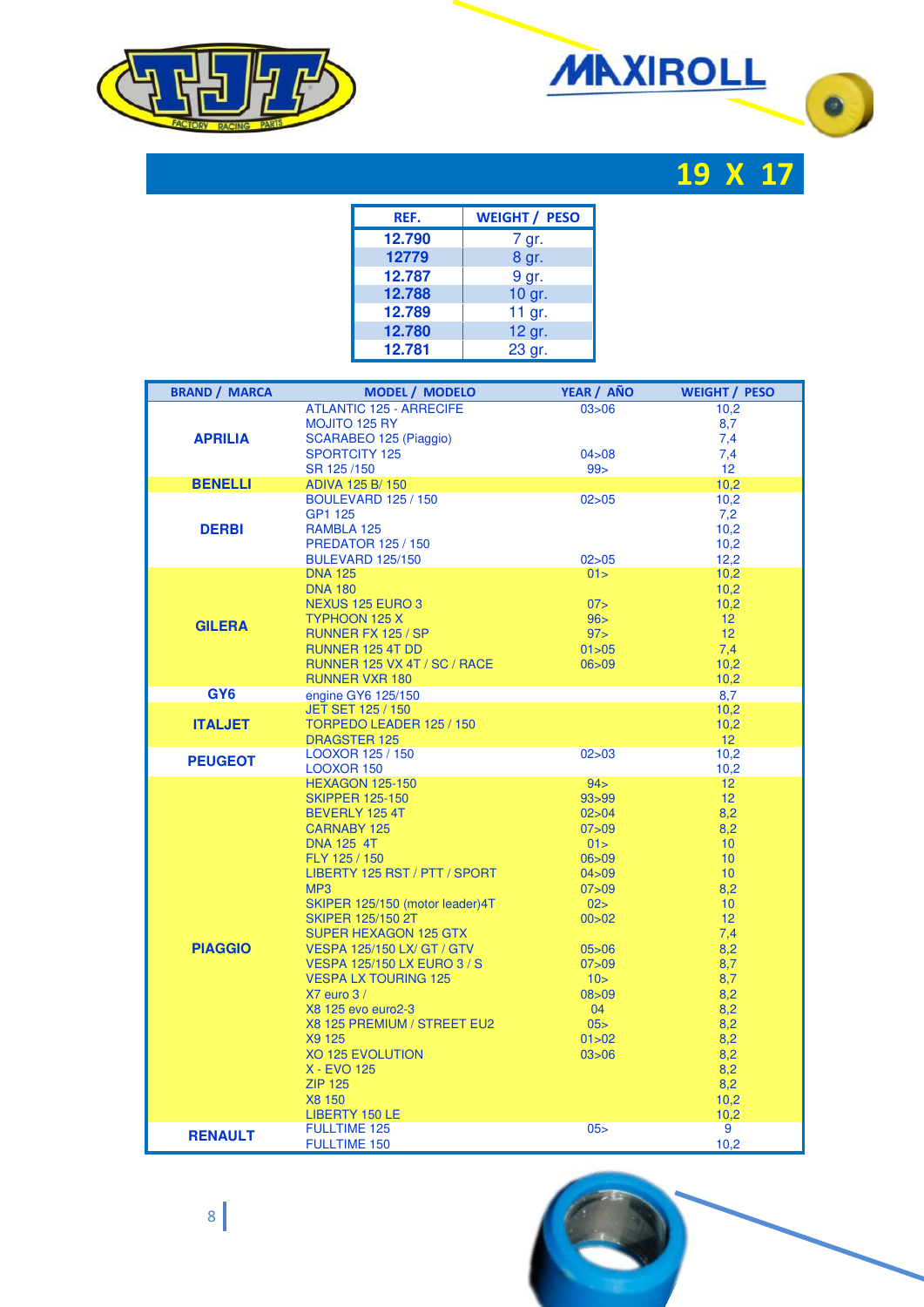





| REF.   | <b>WEIGHT / PESO</b> |  |
|--------|----------------------|--|
| 12.804 | 3 gr.                |  |
| 12.805 | $3,5$ gr.            |  |
| 12.806 | 4 gr.                |  |
| 12.807 | 4,5 gr.              |  |
| 12.809 | 5 gr                 |  |
| 12.808 | 5,3 gr               |  |
| 12.800 | 6,3 gr.              |  |
| 12.801 | 7 gr.                |  |
| 12.802 | 8 gr.                |  |

| <b>BRAND / MARCA</b> | <b>MODEL / MODELO</b>                   | YEAR / AÑO         | <b>WEIGHT / PESO</b> |
|----------------------|-----------------------------------------|--------------------|----------------------|
|                      | <b>MOJITO CUSTOM</b>                    | 04>                | 7,5                  |
|                      | SCARABEO 100 4T                         | 01 > 06            | 5,3                  |
|                      | <b>SCARABEO 50 4T</b>                   | 02 > 10            | 6,3                  |
|                      | SCARABEO 50 4T - 4V                     | 10 <sub>&gt;</sub> | 10                   |
| <b>APRILIA</b>       | <b>SCARABEO STREET RESTYILING</b>       | 06 > 08            | 6,3                  |
|                      | <b>SPORTCITY ONE STREET 2T</b>          | 08                 | 5,3                  |
|                      | <b>SPORTCITY ONE 50</b>                 | 08 >               | 7,5                  |
|                      | SR 2004 carb (Piaggio)                  | 04>                | 7,5                  |
|                      | <b>SR R FACTORY (Piaggio)</b>           | 05                 | 6,3                  |
|                      | <b>SR R FACTORY INJECTION (Piaggio)</b> | 06 >               | 5,3                  |
|                      | <b>ATLANTIS 50 BULLET / TWO CHIC</b>    | 03>                | $\overline{7}$       |
| <b>DERBI</b>         | <b>ATLANTIS 4T Piaggio</b>              |                    | 5.3                  |
|                      | <b>GP1 EURO 3</b>                       | 02 >               | $\overline{7}$       |
|                      | GP1 EURO 2, OPEN, RACE dal 2005         |                    | 6.3                  |
|                      | <b>DNA</b>                              |                    | 5.3                  |
|                      | <b>ICE</b>                              |                    | 5.3                  |
| <b>GILERA</b>        | <b>STORM</b>                            | >07                | 6.3                  |
|                      | RUNNER 50, DD/SP LC / PUREJET           | 97 <sub>&gt;</sub> | 5.3                  |
|                      | <b>TYPHOON X, STALKER</b>               | 94>                | 5,3                  |
|                      | <b>STALKER</b>                          |                    | 6,3                  |
|                      | <b>JET SET 50</b>                       |                    | 5.3                  |
| <b>ITALJET</b>       | <b>TORPEDO 50 MOTOR PIAGGIO</b>         |                    | 5,3                  |
|                      | <b>TORPEDO</b>                          |                    | 5,3                  |
|                      | ELYSEO 100, SPEEDFIGHT 100 NO KAT       | >98                | 9,1                  |
|                      | ELYSEO 100, SPEEDFIGHT 100 KAT          | 99                 | 9,1                  |
| <b>PEUGEOT</b>       | TREKKER 100, VIVACITY 100 NO KAT        | 99                 | 9,1                  |
|                      | LOOXOR 100                              |                    | 9,1                  |
|                      | X-FIGHT 100 / X-TEAM 100                |                    | 9,1                  |
|                      | <b>DIESIS 50</b>                        |                    | 7,5                  |
|                      | <b>LIBERTY 50</b>                       | 97 >               | 6,5                  |
|                      | LIBERTY 50 4T, RST 4T                   | 03>                | 6,6                  |
|                      | <b>VESPA ET2 50</b>                     | 96>                | 6,5                  |
|                      | <b>EXTREM/LC</b>                        | 98 >               | 6,5                  |
|                      | <b>FLY</b>                              |                    | 5,3                  |
| <b>PIAGGI</b>        | <b>FLY</b>                              |                    | 6,5                  |
|                      | <b>NRG MC3</b>                          |                    | 6,3                  |
|                      | <b>NRG POWER DD</b>                     |                    | 6,3                  |
|                      | <b>NRG MC3 PURE JET</b>                 |                    | 5,5                  |
|                      | NRG-MC2, EXTREME DD (98                 | 98 >               | 6,5                  |
|                      | <b>ZIP 100</b>                          |                    | 7,5                  |
|                      | VESPA 50 ET2 4T, LX 4T, LX 2T           | 05 <sub>5</sub>    | 5,3                  |
|                      | ZIP / ZIP 2000, 4T, HT                  | 00>                | 5.3                  |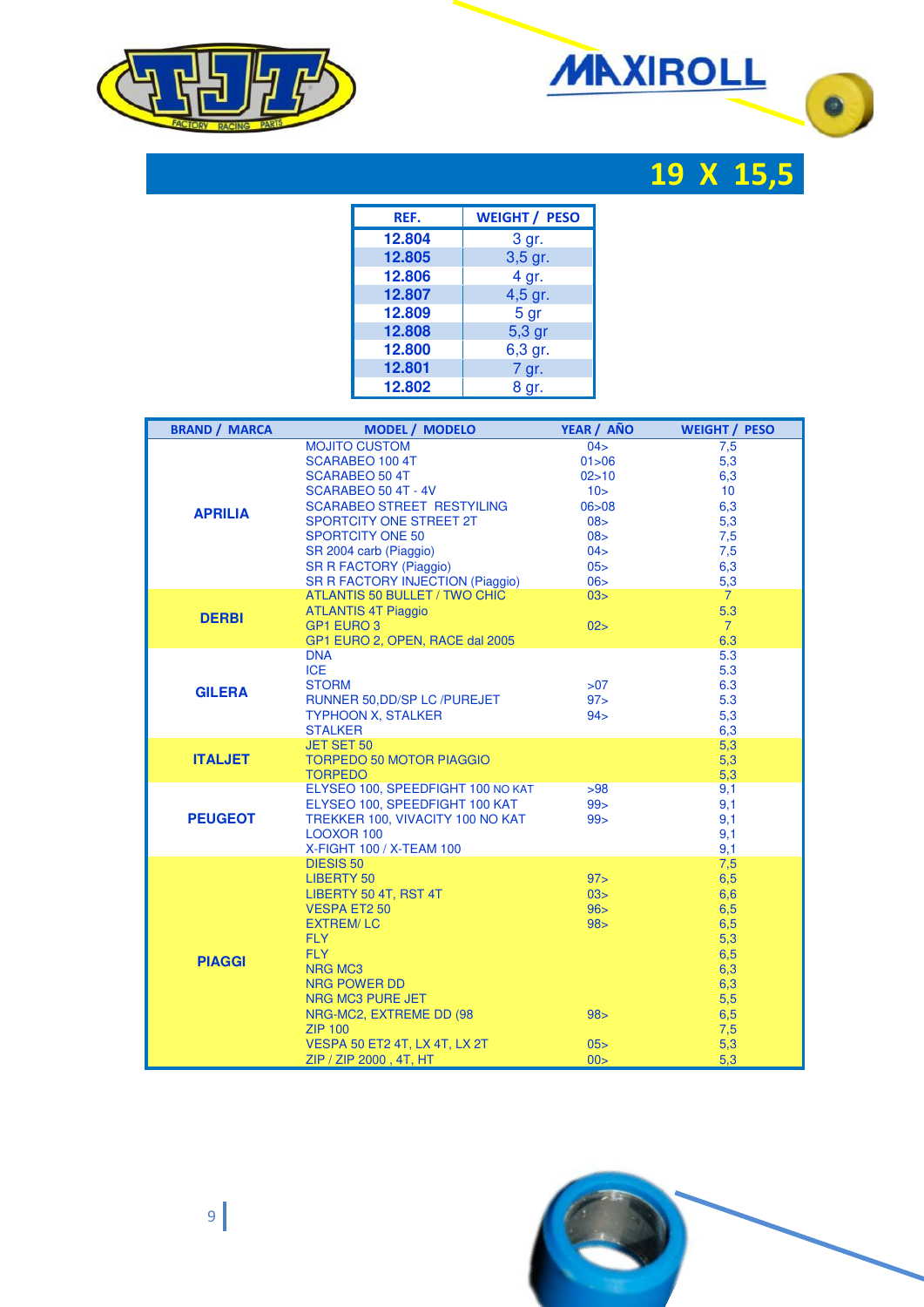





| REF.   | <b>WEIGHT / PESO</b> |  |
|--------|----------------------|--|
| 12.782 | 7,5 gr.              |  |
| 12.783 | 8,7 gr.              |  |
| 12.784 | 11 gr.               |  |
| 12.785 | 12 gr.               |  |

| <b>BRAND / MARCA</b> | <b>MODEL / MODELO</b>         | YEAR / AÑO | <b>WEIGHT / PESO</b> |
|----------------------|-------------------------------|------------|----------------------|
|                      | <b>HABANA 125</b>             |            | 12                   |
|                      | <b>MOJITO 125</b>             | 03 > 04    | 8,5                  |
| <b>APRILIA</b>       | <b>MOJITO 125 / 150</b>       | 05 > 07    | 10                   |
|                      | <b>MOJITO 125</b>             | 08>        | 8,5                  |
|                      | SPORTCITY 125 euro 3          | 08>        | 8,5                  |
| <b>ITALJET</b>       | <b>TORPEDO 125</b>            |            | 12.2                 |
|                      | <b>VIVACITY 100</b>           | 00 > 02    | 8,7                  |
| <b>PEUGEOT</b>       | TREKKER 100, VIVACITY 100 KAT | 00>        | 8,7                  |
|                      | ELYSEO 125 / 150              |            | 8,7                  |
| <b>PIAGGIO</b>       | LIBERTY 125                   | 00 > 02    | 12                   |
|                      | <b>VESPA ET4 125/150</b>      | 96 > 98    | 12.2                 |

| 18 | W<br><b>AN</b> | 14 |
|----|----------------|----|
|    |                |    |

| RFF.   | <b>WEIGHT / PESO</b> |
|--------|----------------------|
| 12.848 | $10$ ar.             |

| <b>BRAND / MARCA</b> | <b>MODEL / MODELO</b>    | YEAR / AÑO | <b>WEIGHT / PESO</b> |
|----------------------|--------------------------|------------|----------------------|
| <b>LINHAI</b>        | <b>MONARCH 125 / 150</b> |            |                      |
| <b>PGO</b>           | ALL MODELS GY6           |            | 10                   |
| <b>MADE IN CHINA</b> | ALL MODELS GY6           |            | 10                   |



| REF.   | <b>WEIGHT / PESO</b> |
|--------|----------------------|
| 12.762 | 2,5 gr.              |
| 12.761 | 3 gr.                |
| 12.760 | 3,5 gr.              |
| 12.718 | 5,5 gr.              |
| 12.763 | 12,5 gr.             |
| 12.767 | 14 gr.               |

| <b>BRAND / MARCA</b> | <b>MODEL / MODELO</b>          | YEAR / AÑO | <b>WEIGHT / PESO</b> |
|----------------------|--------------------------------|------------|----------------------|
| <b>DERBI</b>         | <b>STAR-STAR WORD CHAMPION</b> |            | 5,5                  |
|                      | <b>LEAD</b>                    |            | 16,6                 |
| <b>HONDA</b>         | SH 75 SCOOPY                   | 91 >       | 15,8                 |
|                      | <b>VISION MET IN 75</b>        |            | 14                   |
| <b>PIAGGIO</b>       | <b>SFERA 75-80</b>             |            | 6,5                  |
|                      | <b>SFERA</b>                   | >95        | 5,2                  |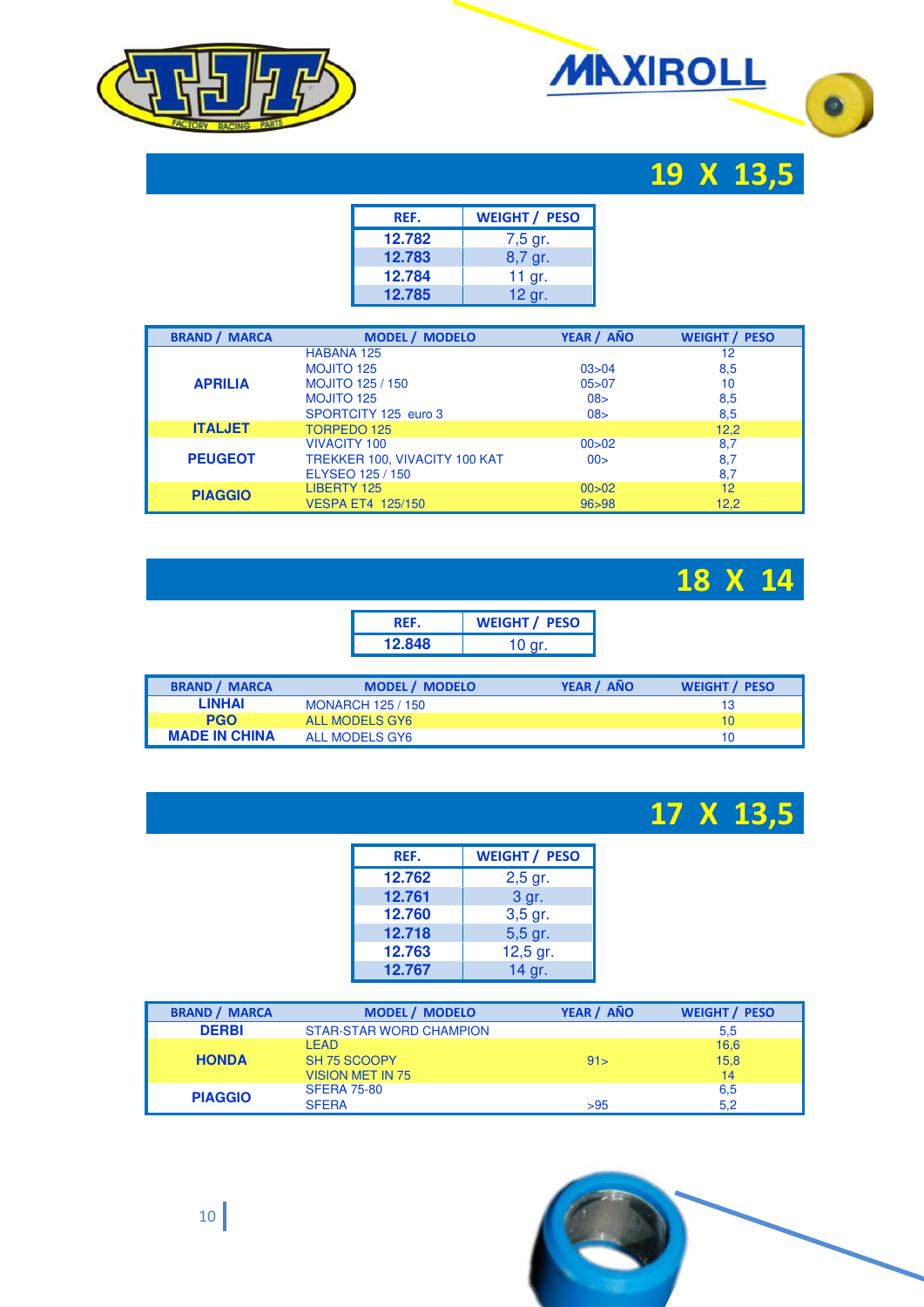





| REF.   | <b>WEIGHT / PESO</b> |
|--------|----------------------|
| 12.605 | 2,4 gr.              |
| 12.604 | 2,6 gr.              |
| 12.603 | 2,8 gr.              |
| 12.602 | 3 gr.                |
| 12.601 | 3,2 gr.              |
| 12.600 | 3,6 gr.              |
| 12.776 | 4,5 gr.              |
| 12.778 | 5,5 gr.              |
| 12.775 | 6 gr.                |
| 12.765 | 6,5 gr.              |

| <b>BRAND / MARCA</b> | <b>MODEL / MODELO</b>                            | YEAR / AÑO      | <b>WEIGHT / PESO</b> |
|----------------------|--------------------------------------------------|-----------------|----------------------|
|                      | <b>HABANA 50, CUSTOM 50</b>                      | 97 >            | 6,7                  |
| <b>APRILIA</b>       | <b>SCARABEO DITECH</b>                           | 05              | 6,7                  |
|                      | SR DI-TECH 2000 INJECTION                        | 98 >            | 7,2                  |
|                      | <b>SR R FACTORY (Aprilia)</b>                    | 04>             | 6,7                  |
|                      | BYTE AT 10                                       | 96 >            | 6,9                  |
| <b>ATALA</b>         | <b>HACKER AT12 RACING, LC</b>                    | 97 >            | 5,5                  |
|                      | <b>CARROSELLO 50</b>                             |                 | 6,7                  |
|                      | <b>SKEGGIA 50 / LC</b>                           | 98 >            | 6,9                  |
| <b>CAGIVA</b>        | PROGRESS, PROGRES LC                             |                 | 5,9                  |
|                      | STAR III, FURAX, ADVENTURA                       | 95              | 5,5                  |
|                      | HUNTER, MANHATAN, MXR                            | 95 >            | 5.9                  |
|                      | <b>ATLANTIS 50 AIR</b>                           | $>02$           | 5.9                  |
| <b>DERBI</b>         | <b>ATLANTIS LC H<sub>2</sub>O</b>                |                 | 6.7                  |
|                      | PADDOCK, LC, PREDATOR LC/02<br><b>PADDOCK ST</b> |                 | 6.7                  |
|                      |                                                  |                 | 5.9                  |
|                      | <b>VAMOS, VAMOS R</b><br><b>STAR IV-V</b>        | 95 ><br>97 >    | 7.5<br>7,5           |
| <b>HSC</b>           | <b>ZZ SEPIA</b>                                  | 95 <sub>5</sub> | 6,5                  |
|                      | <b>CRUISE</b>                                    | 95              | 5,9                  |
| <b>ITALJET</b>       | <b>FORMULA 50,LC</b>                             | 94>             | 5,5                  |
|                      | <b>VELOCIFERO 50</b>                             | 97 >            | 6,5                  |
|                      | CROSSER CR1 50                                   | 96 >            | 5,5                  |
| <b>MALAGUTI</b>      | <b>CIAK 100</b>                                  | 99              | 6,5                  |
|                      | PHANTHOM 100                                     | 99              | 6,5                  |
| <b>RIEJU</b>         | <b>CROSSER</b>                                   | 95 >            | 6,5                  |
| <b>RIZATO</b>        | <b>VAMOS</b>                                     |                 | 6,5                  |
| <b>SIAMOTO</b>       | <b>SCROSS</b>                                    |                 | 6,5                  |
|                      | <b>ADDRESS</b>                                   | 90 >            | 6,5                  |
|                      | <b>AJ-ZZ SEPIA</b>                               | 92              | 6,5                  |
|                      | AP 50                                            | 95 <sub>5</sub> | 6,5                  |
| <b>SUZUKI</b>        | <b>CP 50</b>                                     | 95 <sub>5</sub> | 6,5                  |
|                      | <b>ESTILETE UF</b>                               |                 | 5,9                  |
|                      | KATANA, LC, DD, ZILLION 50 99)                   | 97 > 99         | 6,5                  |
|                      | KATANA, LC, DD, ZILLION 50(99                    | 99 >            | 6,5                  |
|                      | <b>STREET MAGIC 50</b>                           | 99 >            | 6,5                  |

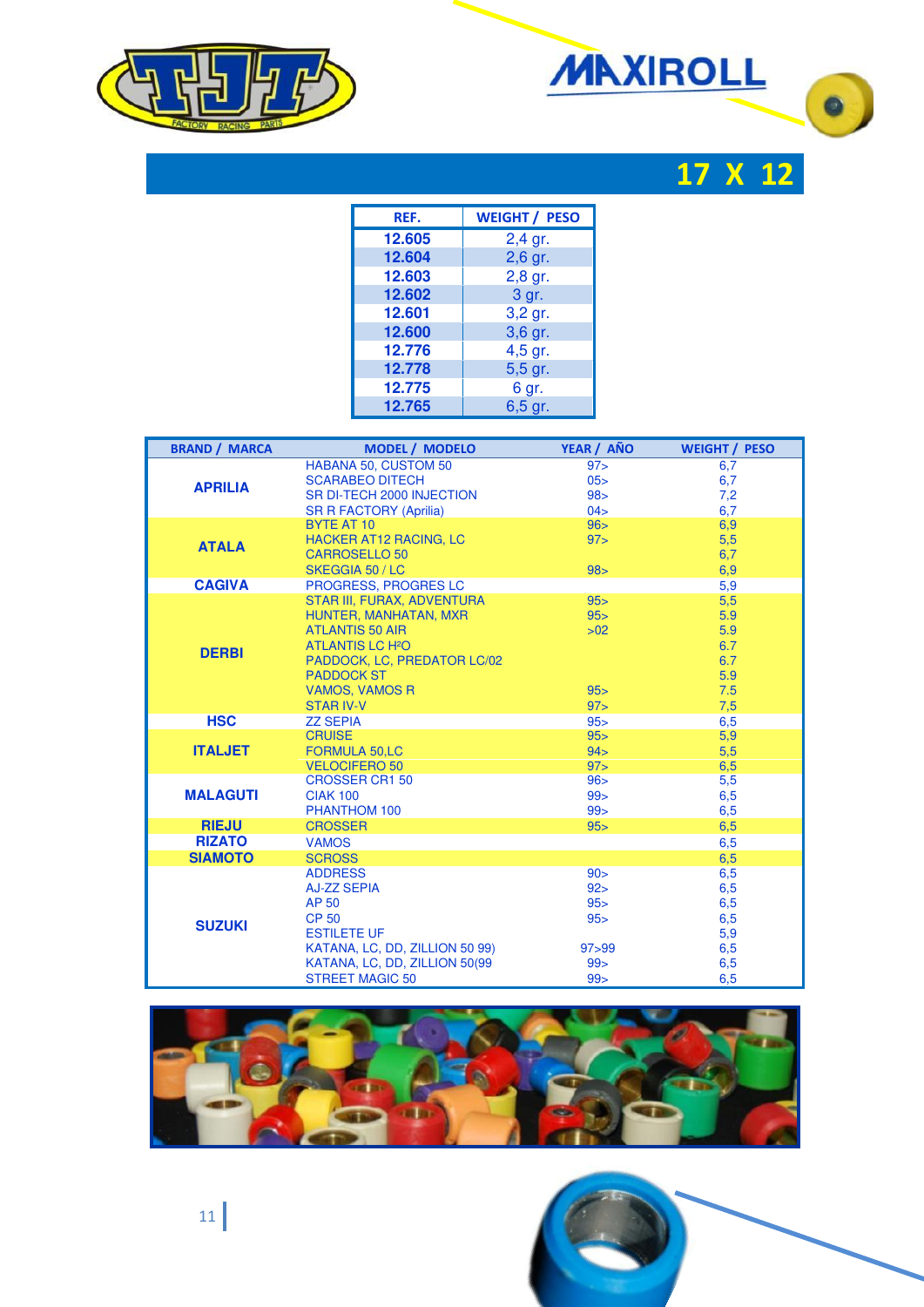





| REF.   | <b>WEIGHT / PESO</b> |  |  |
|--------|----------------------|--|--|
| 12.736 | 2 gr.                |  |  |
| 12.735 | 2,2 gr.              |  |  |
| 12.734 | 2,6 gr.              |  |  |
| 12.733 | 2,8 gr.              |  |  |
| 12.764 | 3 gr.                |  |  |
| 12.732 | 3,2 gr.              |  |  |
| 12.731 | 3,3 gr.              |  |  |
| 12.730 | 3,5 gr.              |  |  |
| 12.771 | 4 gr.                |  |  |
| 12.711 | 4,5 gr.              |  |  |
| 12.766 | 5 gr.                |  |  |
| 12.710 | 6 gr.                |  |  |
| 12.777 | 7,5 gr.              |  |  |
| 12.709 | 8,5 gr.              |  |  |
| 12.715 | 9,5 gr.              |  |  |

| <b>BRAND / MARCA</b> | <b>MODEL / MODELO</b>                                   | YEAR / AÑO | <b>WEIGHT / PESO</b> |
|----------------------|---------------------------------------------------------|------------|----------------------|
| <b>APRILIA</b>       | <b>SCARABEO 50 STREET</b>                               | 02 > 08    | $\overline{7}$       |
| <b>BAOTIAN</b>       | <b>ECO BIKE 50</b>                                      |            | 6                    |
|                      | GP-SP                                                   |            | 8,5                  |
| <b>BSV</b>           | <b>ZX</b>                                               |            | 8,5                  |
|                      | ZX mod.94                                               |            | 8,5                  |
| <b>DAELIM</b>        | MESSAGE 50- TAPO 50                                     |            | 9,5                  |
| <b>DRR</b>           | <b>DRX</b>                                              |            | 9                    |
| <b>GARELLI</b>       | <b>CAPRI, CICLONE</b>                                   |            | 6.3                  |
| <b>GILERA</b>        | <b>EASY MOVING</b>                                      | >94        | 7.7                  |
|                      | <b>STORM / TYPHOON</b>                                  | 93 > 00    | 8.4                  |
|                      | SJ 50 BALI                                              | 93>        | 8,5                  |
|                      | <b>DIO SP-SR</b>                                        | 91>        | 8,5                  |
|                      | DIO ZX (horizontal)                                     | 95         | 8,5                  |
|                      | SH 50 SCOOPY NEW (98)                                   | 98 >       | 8,5                  |
|                      | SH 50 SCOOPY                                            | 90 >       | 9                    |
|                      | SH 100 SCOOPY                                           | 95 >       | 9,6                  |
|                      | SFX 50 / SFX 50 DAKAR                                   | 95 >       | 8,5                  |
|                      | X8R-S, X8R-X 50 ON/OFF                                  | 98 >       | 7,5                  |
| <b>HONDA</b>         | <b>SRX 50- SHADOW</b>                                   | 98 >       | 8,5                  |
|                      | <b>SPORT SFX</b>                                        |            | 8,4                  |
|                      | <b>ZOOMER/RUCKUS 50</b>                                 |            | 5,6                  |
|                      | <b>SXR</b>                                              |            | 9                    |
|                      | <b>WALLAROO</b>                                         | 97 >       | 7,5                  |
|                      | <b>VISION</b>                                           | 93 >       | 7,5                  |
|                      | <b>SGX 50, SKY</b>                                      | 99 >       | 5,2                  |
|                      | <b>SRX 90 SHADOW</b>                                    | 98 >       | 7,5                  |
|                      | <b>SJ 100 BALI</b>                                      | 93>        | 10                   |
|                      | <b>YUPY</b>                                             | 91>        | 8,7                  |
| <b>HSC</b>           | SCO <sub>1</sub>                                        | 92>        | 7,5                  |
|                      | SCO <sub>1</sub> -L<br><b>AGILITY, AGILITY R12, BeW</b> | 06 >       | 8,5<br>6,3           |
|                      | <b>CX-50 SUPER</b>                                      | 94>        | 8,5                  |
|                      | <b>DJX</b>                                              | 92>        | 8,5                  |
|                      | <b>DJY WORD</b>                                         | 94>        | 8,5                  |
|                      | <b>HEROISM 50</b>                                       | 96>        | 8,5                  |
|                      | <b>K-12, KB</b>                                         | 95 >       | 7.5                  |
| <b>KYMCO</b>         | <b>SNIPER 50 DD</b>                                     | 94>        | 7,5                  |
|                      | <b>CURIO</b>                                            | 98 >       | 8,5                  |
|                      | FILLY <sub>50</sub>                                     | 00>        | 8,5                  |
|                      | TOP BOY 50 ON/OFF ROAD                                  | 02>        | 8,5                  |
|                      | <b>PEOPLE 50/PEOPLE S</b>                               | 05         | 8,5                  |
|                      | <b>DINK 50/4T</b>                                       |            | 6.3                  |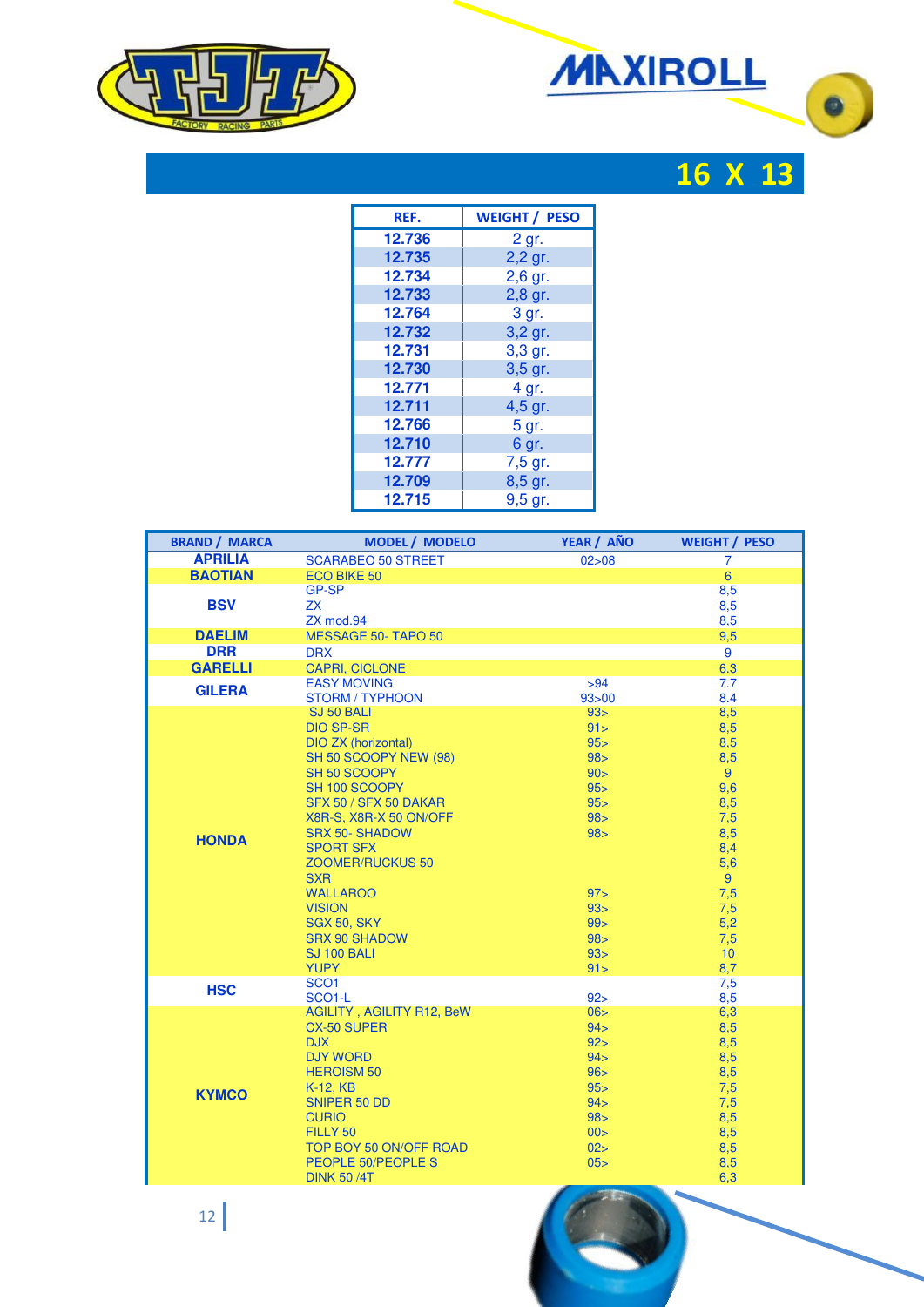



|                | <b>DINK 50 / LC</b>             | 98 >            | 8,5            |
|----------------|---------------------------------|-----------------|----------------|
|                | <b>SUPER 8</b>                  |                 | 6,3            |
|                | <b>SUPER 9</b>                  |                 | 6,3            |
|                | <b>RS BUXY</b>                  | 95              | 8,5            |
|                | JET FORCE TSDI (HL 1), C.TECH   |                 | 7,7            |
|                | <b>LOOXOR TSDI 50</b>           | 08 >            | 7,7            |
|                | LUDIX 50, LUDIX BLASTER (HL 2)  | 07              | 8,4            |
|                | <b>METAL-X50</b>                | 07 >            | 8,4            |
|                | <b>V-CLICK 50</b>               |                 | 6              |
|                | <b>ST / SC-METROPOLIS</b>       | 92>             | 8,5            |
|                | <b>SPEEDAKE</b>                 | 96>             | 8              |
|                | SPEEDFIGHT 50, LC               | 95              | 8              |
| <b>PEUGEOT</b> | <b>VIVACITY 50</b>              | 01 >            | 8              |
|                | <b>SQUAB</b>                    | 96 >            | 8              |
|                | FOX, ST-RAPIDO                  | 92>             | 7,5            |
|                | <b>SV-GEO 50</b>                | 91              | 8              |
|                | <b>ZENITH 50</b>                | 94 >            | 8              |
|                | ELYSEO 50                       | 98 >            | 8              |
|                | <b>TREKKER 50 ON/OF ROAD</b>    | 97 >            | 8              |
|                | X-FIGHT / XFIGHT LC / 2         | 04>             | 8,4            |
|                | 103-SP, SPX, RCX                |                 | $\overline{4}$ |
|                | <b>BIG MAX, SPORT, PMS, PMX</b> | 95 >            | 8,5            |
|                | <b>BIG MAX SPORT</b>            | 97 >            | 8,5            |
|                | <b>HOT 50, TORNADO</b>          | 98 >            | 8,5            |
|                | <b>COMET 50, SUPER COMET</b>    | 84>             | 8,5            |
|                | <b>T-REX 50</b>                 | 00>             | 8,5            |
| <b>PGO</b>     | GALAXY, 90                      | 95              |                |
|                |                                 |                 | 8,5            |
|                | <b>NEW GALAXY</b>               |                 | 8,5            |
|                | <b>STAR</b>                     |                 | 8,4            |
|                | <b>SUPER COMET</b>              | 95              | 8,5            |
|                | <b>TOP STAR, STAR II</b>        | 97 >            | 8,5            |
|                | <b>VELOFAX</b>                  | 96 >            | 8,5            |
|                | $F-18$                          | 98>             | $\overline{7}$ |
|                | <b>FREE 50</b>                  | 93 <sub>2</sub> | 8,5            |
| <b>PIAGGIO</b> | <b>NRG, NTT, MC2 98)</b>        | 94 > 98         | 8,5            |
|                | <b>QUARTZ</b>                   | 92              | 8,5            |
|                | <b>SFERA REESTYLING</b>         | 95 <sub>5</sub> | 8,5            |
|                | <b>ZIP FAST RIDER</b>           | 93>             | 8,5            |
|                | <b>ZIP SP/LC</b>                | 96 > 00         | $\overline{7}$ |
|                | FIDDLE 50                       |                 | 6,3            |
|                | <b>JET SPORT - X SR 50</b>      |                 | 8,5            |
| <b>SYM</b>     | <b>DD 50</b>                    |                 | 8,5            |
|                | <b>SYMPHONY / SYMPLY II</b>     |                 | 6,3            |
|                | <b>CINDERELLA 100</b>           |                 | 7,5            |

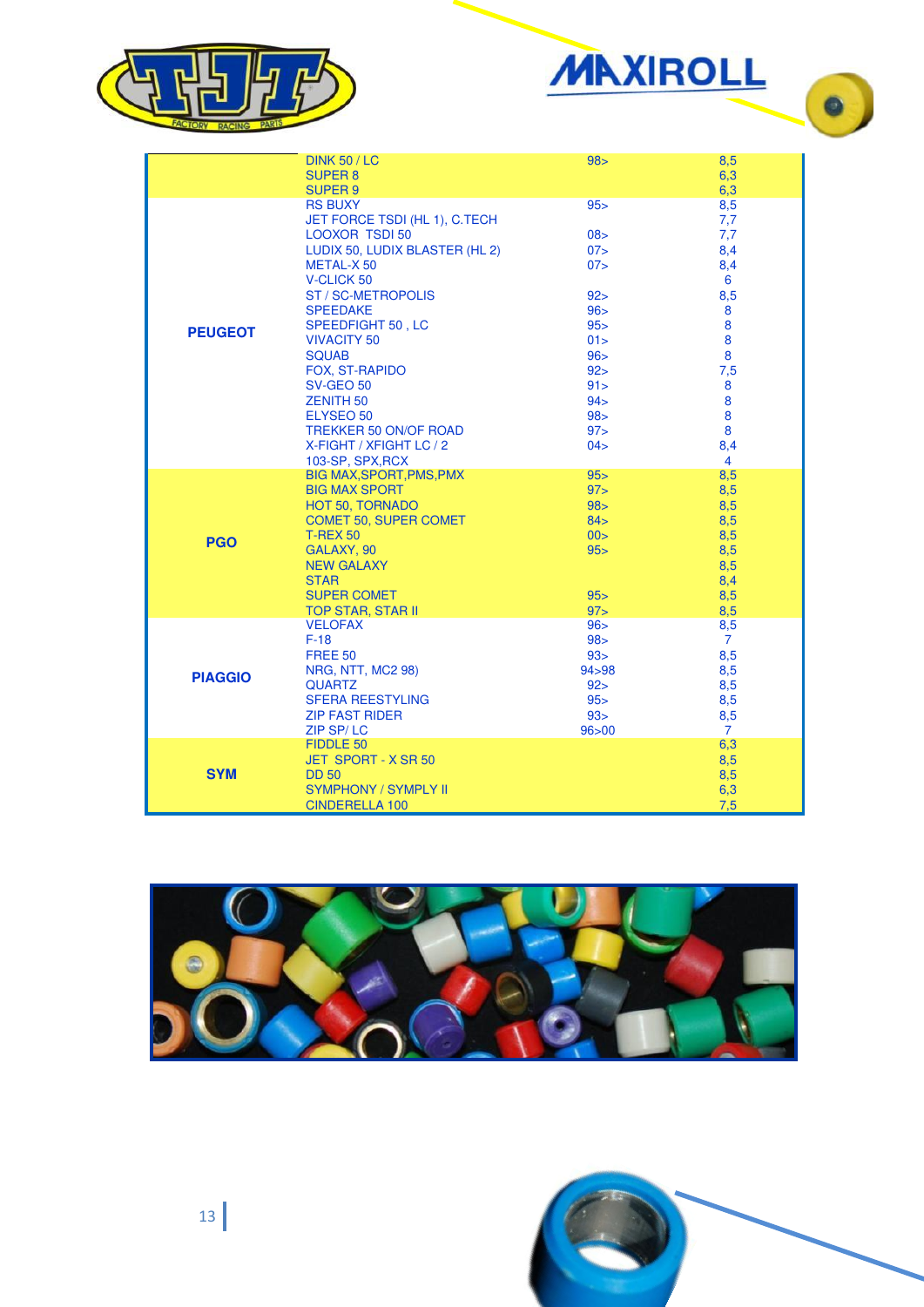





| REF.   | <b>WEIGHT / PESO</b> |  |  |
|--------|----------------------|--|--|
| 12.865 | $2,1$ gr.            |  |  |
| 12.864 | 2,3 gr.              |  |  |
| 12.863 | 2,4 gr.              |  |  |
| 12.862 | 2,6 gr.              |  |  |
| 12.861 | 2,7 gr.              |  |  |
| 12.860 | 2,9 gr.              |  |  |
| 12.850 | 3 gr.                |  |  |
| 12.856 | $3,5$ gr.            |  |  |
| 12.851 | 4,6 gr.              |  |  |
| 12.857 | 5,2 gr.              |  |  |
| 12.852 | 6 gr.                |  |  |
| 12.853 | 7,3 gr.              |  |  |
| 12.854 | 8,3 gr.              |  |  |

#### ROLLERS FOR 50 C.C. VARIATOR MAXIVAR RODILLOS PARA VARIADOR MAXIVAR 50 C.C.



| REF.   | <b>WEIGHT / PESO</b> |  |  |
|--------|----------------------|--|--|
| 12.728 | 1,8 gr.              |  |  |
| 12.727 | 2 gr.                |  |  |
| 12.726 | 2,2 gr.              |  |  |
| 12.725 | 2,3 gr.              |  |  |
| 12.724 | 2,4 gr.              |  |  |
| 12.723 | 2,5 gr.              |  |  |
| 12.713 | 2,6 gr.              |  |  |
| 12.720 | 3 gr.                |  |  |
| 12.721 | 3,5 gr.              |  |  |
| 12.773 | 4 gr.                |  |  |
| 12.772 | 4,5 gr.              |  |  |
| 12.712 | 5 gr.                |  |  |
| 12.714 | 5,5 gr.              |  |  |
| 12.716 | 6,5 gr.              |  |  |
| 12.717 | 7,5 gr.              |  |  |

| <b>BRAND / MARCA</b> | <b>MODEL / MODELO</b>       | YEAR / AÑO | <b>WEIGHT / PESO</b> |
|----------------------|-----------------------------|------------|----------------------|
|                      | AMICO, LX, LK, SPORT        | 90 >       | 6,5                  |
|                      | AREA 51                     | 96 >       | 6,5                  |
|                      | GULLIVER 50, GULLIVER 50 LC | 95 >       | 6,5                  |
|                      | RALLY 50. RALLY 50 LC       | 95 >       | 6,5                  |
| <b>APRILIA</b>       | <b>SCARABEO 100</b>         | 00>        | 8,3                  |
|                      | <b>SCARABEO 50</b>          | 94 > 01    | 6,7                  |
|                      | SONIC 50, GP                | 98>        | 6,5                  |
|                      | SR WWW, LC, NETS, RAC       | 96 > 04    | 6,5                  |
|                      | <b>SR. VIPER VERTICAL</b>   | 93 > 96    | 5,5                  |
|                      | 491 GT. SPORT, ARMY, RACING | 97 >       | 6,5                  |
| <b>BENELLI</b>       | NAKED, K2, LC, PEPE         | 98>        | 6,5                  |
|                      | K <sub>2</sub> 100          | 94 >       | 8,8                  |
| <b>BETA</b>          | ARK 50, ARK LC, EIKON 50    | 96 >       | 5,5                  |
|                      | CHRONO 50, CHRONO 502       | 96 >       | 6,5                  |
|                      |                             |            |                      |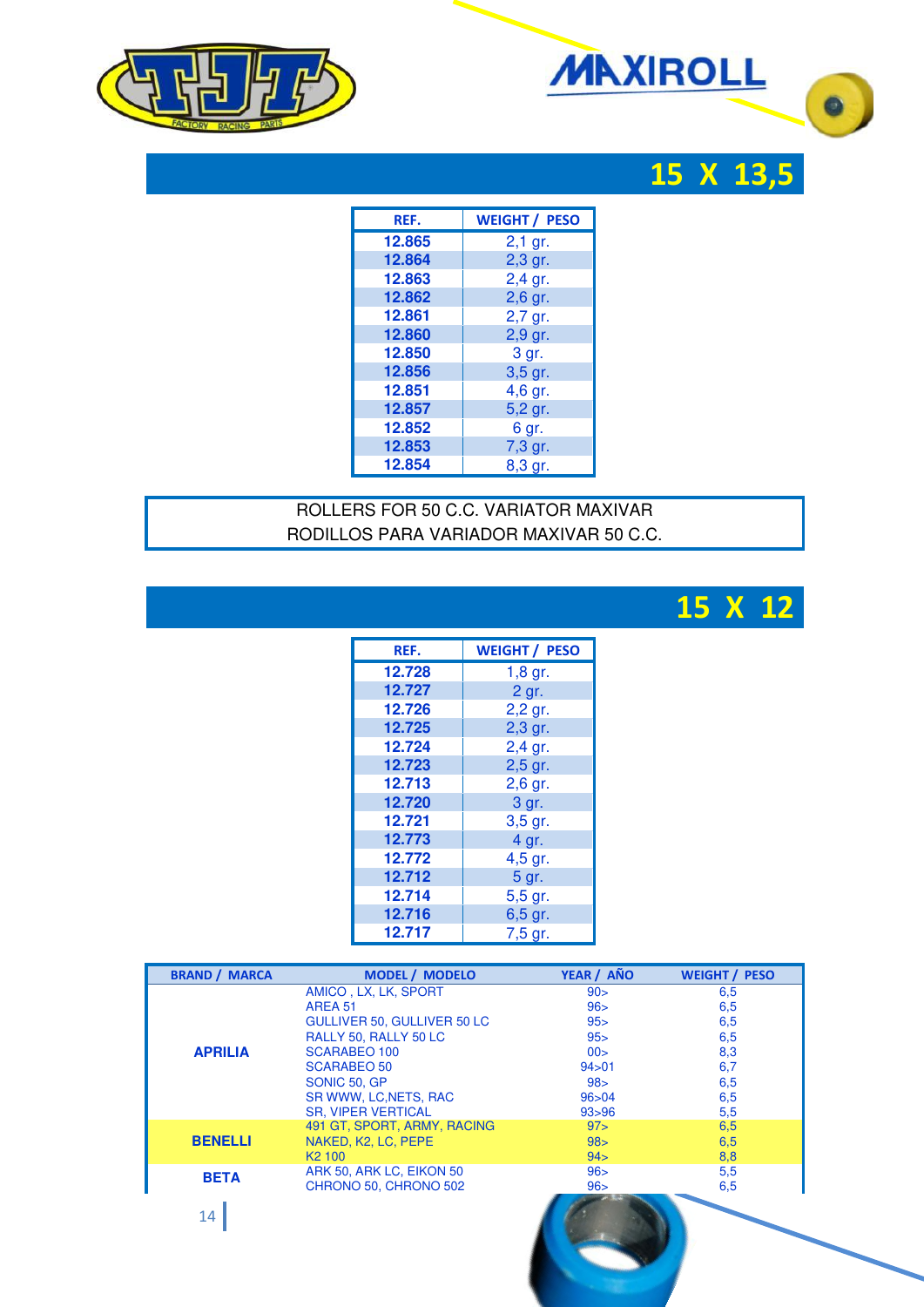



|                 | QUADRA 50, TEMPO 50<br><b>TEMPO</b>              | >94                     | 5,5<br>6,7            |
|-----------------|--------------------------------------------------|-------------------------|-----------------------|
| <b>BSV</b>      | AX                                               |                         | 6,5                   |
|                 | JX-GZ                                            |                         | 6,5                   |
| <b>CAGIVA</b>   | <b>CITY</b>                                      | 92>                     | 7,4                   |
|                 | ARAGON GP,                                       |                         | 4,5                   |
| <b>CPI</b>      | HUSSAR, OLIVER, POPCORN                          | >03                     | 4,5                   |
| <b>DERBI</b>    | <b>HUSSAR, POPCORN</b>                           | 02 > 03                 | $6^{\circ}$           |
|                 | <b>EASY 50</b><br><b>HELIX DL603 (06A53)</b>     |                         | 6,5<br>$6^{\circ}$    |
| <b>DINLI</b>    | <b>HELIX DL603 (06B93)</b>                       |                         | 7,5                   |
|                 | <b>T. REX 50</b>                                 |                         | $6^{\circ}$           |
| <b>EXPLORER</b> | <b>CRAKER</b>                                    |                         | 4.7                   |
| <b>FANTIC</b>   | <b>BIG-WHEEL</b>                                 |                         | 6.5                   |
|                 | PONY, PONY RACING                                | 92>                     | 6.5                   |
| <b>GARELLI</b>  | <b>SR</b>                                        | 92>                     | 6.5                   |
|                 | MONTECARLO 30 2T                                 |                         | 6                     |
| <b>HUPPER</b>   | MONTECARLO 30 4T                                 |                         | $6\phantom{1}$        |
|                 | <b>DRAGSTER 50, LC</b>                           | 97 >                    | 6,5                   |
|                 | PISTA 92, BAZOOKA                                | 91 >                    | 6,5                   |
|                 | PISTA 93, SCOOP 93                               | 93 >                    | 6,5                   |
| <b>ITALJET</b>  | <b>REPORTER</b>                                  |                         | 6,5                   |
|                 | <b>TORPEDO 50</b>                                | 97 >                    | 6,5                   |
|                 | <b>YANKEE</b>                                    | 94 >                    | 6,5                   |
|                 | MILLENIUM 100                                    |                         | 8,8                   |
|                 | F-ACT<br><b>GOCCIA 50</b>                        |                         | 4,5<br>$6^{\circ}$    |
|                 | PIXEL euro2 50                                   |                         | 4,5                   |
| <b>KEEWAY</b>   | <b>RY8 50</b>                                    |                         | $6^{\circ}$           |
|                 | <b>MATRIX</b>                                    |                         | 4,5                   |
|                 | <b>HURRICANE EURO2</b>                           |                         | 4,5                   |
| <b>KTM</b>      | $K-50$                                           |                         | 6,5                   |
| <b>LAVERDA</b>  | QUASAR (AR 03) 2T                                |                         | 6,5                   |
|                 | <b>FLASH</b>                                     | 94>                     | 6,5                   |
| <b>LEM</b>      | <b>GHIBLI</b>                                    | 91>                     | 6,5                   |
|                 | <b>TORNADO SS1</b>                               | 94 >                    | 6,5                   |
|                 | <b>CENTRO 50 SL</b>                              | >92                     | 6,5                   |
|                 | $F-10$                                           | 92 > 96                 | 6,5                   |
|                 | <b>F12 DIGIT KAT EURO 2</b>                      |                         | 6,5                   |
| <b>MALAGUTI</b> | F-12 PHANTOM R 2007 AIR                          |                         | 4,5                   |
|                 | F-12 PHANTOM, LC, F-15<br>FIREFOX, TDS, F-15 H2O | 94 > 97<br>97 >         | 6,5<br>6,5            |
|                 | <b>CIAK 50</b>                                   | 96 >                    | 6,5                   |
|                 | <b>YESTERDAY</b>                                 | 97 >                    | 6,5                   |
|                 | <b>ACTIVE</b>                                    | 90 >                    | 4,5                   |
|                 | BOOSTER, NG, R, TRACK, SPIRIT                    | 94 >                    | 6,5                   |
|                 | <b>EQUALIS</b>                                   |                         | 7,5                   |
|                 | <b>EVOLIS</b>                                    | 92<                     | 7,5                   |
|                 | <b>FIZZ</b>                                      | 94<                     | 6,5                   |
|                 | <b>FORTE</b>                                     | 94<                     | 7,5                   |
|                 | <b>HOT CHAMP</b>                                 | 92>                     | 6,5                   |
|                 | <b>ROCKET</b>                                    | 96 >                    | 6,5                   |
|                 | <b>SORRISO</b>                                   | >96                     | 6,5                   |
| <b>MBK</b>      | SORRISO 96<br><b>TARGET</b>                      | 97<br>92>               | 6,5                   |
|                 | NITRO H2O, MACH G                                | 97 >                    | 6,5<br>5,5            |
|                 | <b>STUNT</b>                                     | 99 >                    | 6,5                   |
|                 | <b>OVETTO</b>                                    | 97 >                    | 6,5                   |
|                 | <b>OVETTO</b>                                    |                         | 6                     |
|                 | <b>FLIPER</b>                                    |                         | 6,5                   |
|                 | <b>BOOSTER 100</b>                               | 99                      | 8,8                   |
|                 | <b>NITRO 100</b>                                 | 99 >                    | 8,8                   |
|                 | OVETTO 100                                       | 99                      | 8,8                   |
|                 | <b>STING, SYNCO</b>                              |                         | 6,5                   |
|                 |                                                  |                         |                       |
| <b>MOTRON</b>   | <b>THUNDER</b>                                   |                         | 6,5                   |
|                 | <b>FIRST</b>                                     | >96                     | 6,5                   |
| <b>RIEJU</b>    | <b>WINDY</b>                                     | 95 >                    | 7                     |
|                 | <b>FIRST LC</b><br>F <sub>10</sub>               | 97 ><br>95 <sub>5</sub> | $\overline{7}$<br>6,5 |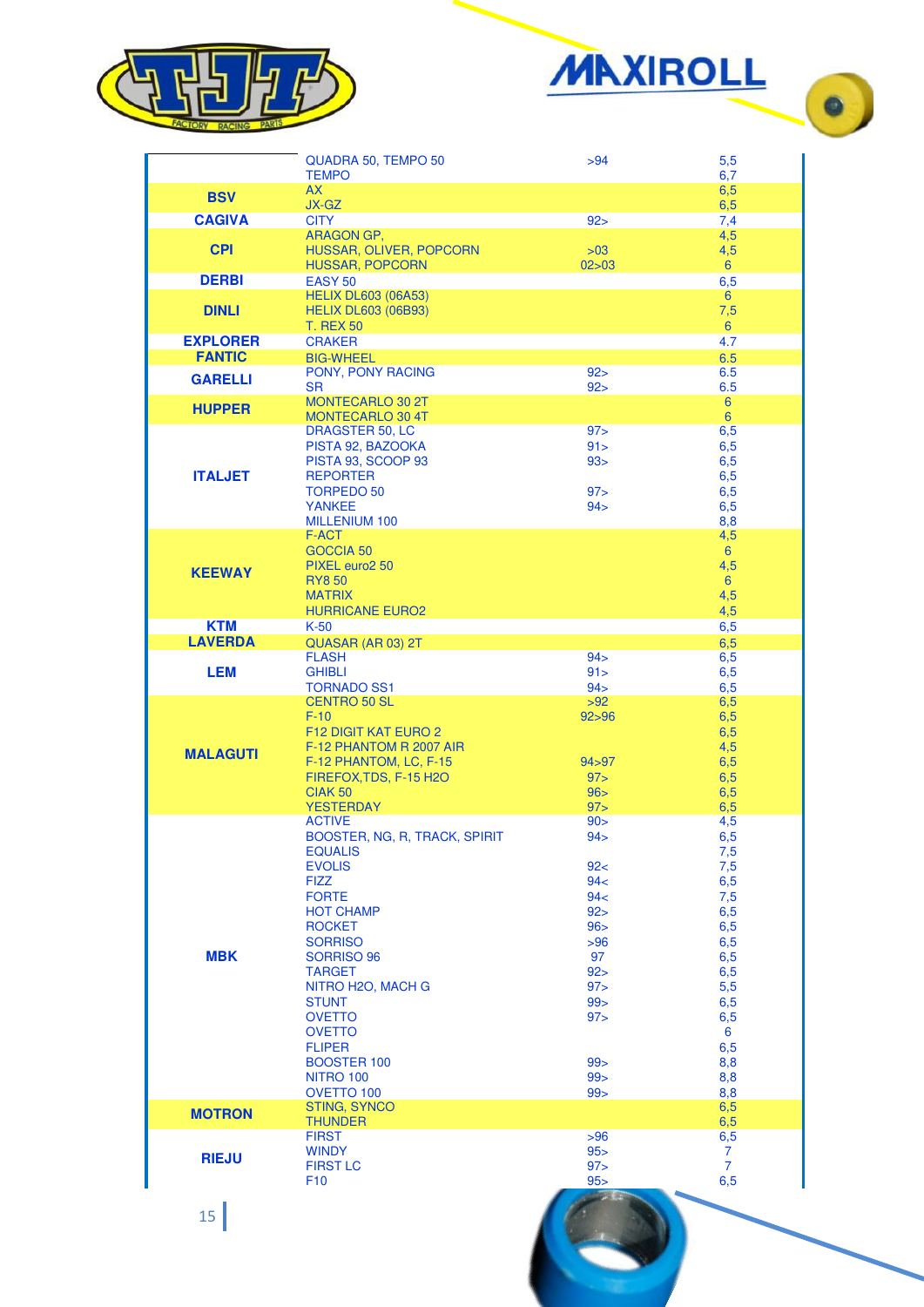



|        | <b>AEROX</b>                | 97 >            | 5,5 |
|--------|-----------------------------|-----------------|-----|
|        | <b>AXIS</b>                 | 92>             | 6,5 |
|        | <b>BELUGA</b>               | 89              | 4,5 |
|        | <b>BREEZE</b>               | 97 >            | 6,5 |
|        | BW'S 50, BUMP, SPY          | 95 <sub>5</sub> | 6,5 |
|        | GIGGLE (A311E) ie euro 2 4t | 06>             | 6   |
|        | <b>ZUMA</b>                 | 96 <sub>5</sub> | 6,5 |
|        | <b>CRZ</b>                  | 91              | 6,5 |
|        | <b>CT</b>                   | 90 >            | 6,5 |
|        | <b>JOG RR, LC (2002)</b>    | 02>             | 6,5 |
|        | <b>JOG 50</b>               | 88 >            | 6,5 |
| YAMAHA | JOG R / JOG-JOG Z           | 95 <sub>2</sub> | 6,5 |
|        | YE-50 ZEST                  | 96 <sub>5</sub> | 7,5 |
|        | NEO'S 50                    | 97 >            | 6,5 |
|        | <b>NEO'S 50 2009</b>        | 09 >            | 6   |
|        | <b>SLIDER</b>               | 03>             | 6,5 |
|        | <b>SPY</b>                  |                 | 6,7 |
|        | <b>VINO</b>                 |                 | 6,5 |
|        | <b>WHY 50</b>               | 98 >            | 6,5 |
|        | JOG 90, CT, ACTIVE          | 90 >            | 5,6 |
|        | AEROX 100                   | 99 >            | 8,3 |
|        | <b>BW'S 100</b>             | 99 >            | 8,3 |
|        | <b>NEO'S 100</b>            | 00 >            | 8,3 |

## **14,7 X 19,5**

| RFF.   | <b>WEIGHT / PESO</b> |
|--------|----------------------|
| 12.746 | $2,4$ gr.            |
| 12.747 | $3,1$ gr.            |
| 12.748 | 3,8 gr.              |

| <b>BRAND / MARCA</b> | <b>MODEL / MODELO</b>       | YEAR / AÑO | <b>WEIGHT / PESO</b> |
|----------------------|-----------------------------|------------|----------------------|
| <b>DERBI</b>         | <b>VARIANT AMERICA, SLE</b> |            |                      |

## **14 X 13**

| REF.   | <b>WEIGHT / PESO</b> |
|--------|----------------------|
| 12.770 | 3,3 gr.              |
| 12.769 | 5 gr.                |
| 12.768 | 6,8 gr.              |
| 12.708 | 7,9 gr.              |

| <b>BRAND / MARCA</b> | <b>MODEL / MODELO</b>                                 | YEAR / AÑO | <b>WEIGHT / PESO</b> |
|----------------------|-------------------------------------------------------|------------|----------------------|
| <b>PIAGGIO</b>       | <b>VESPINO GL, SC, DELTA</b><br><b>VESPINO AL-ALX</b> |            | 7.8<br>6,5           |
|                      | <b>VESPINO F-9, CLASIC, FAST RIDER</b>                |            |                      |